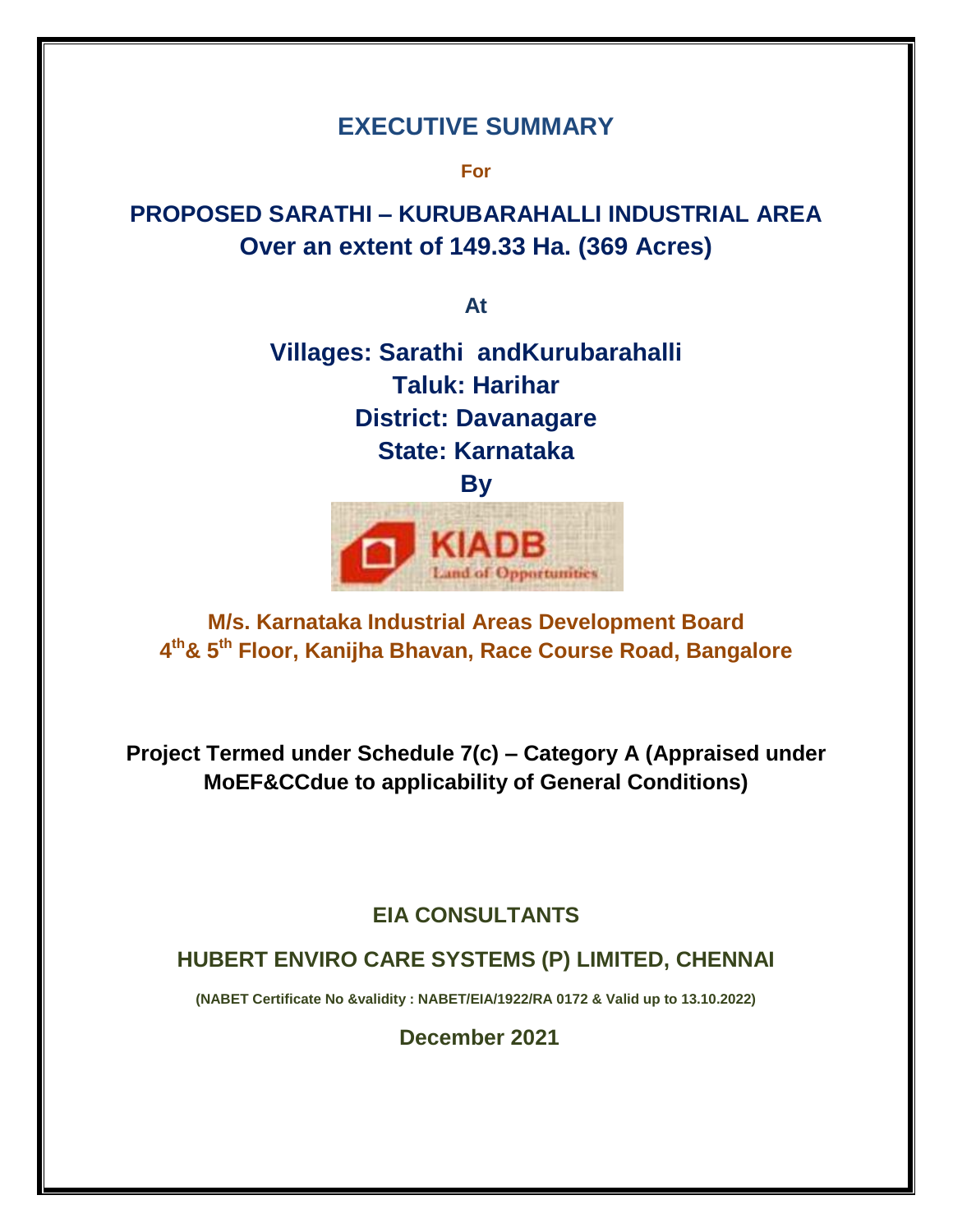# **EXECUTIVE SUMMARY**

#### **1. Project back ground**

Karnataka Industrial Area Development Board (KIADB) is a wholly owned infrastructure Agency of Government of Karnataka, set up under Karnataka Industrial Areas Development Act of 1966.

The key objectives of KIADB are:

- Promote rapid and orderly development of Industries in the State
- Assist in implementation of Policies of Government within the purview of KIAD Act, 1966.
- Facilitate in establishing infrastructure projects
- Function on "No Profit No Loss" basis

The functions of KIADB are:

- Land Acquisition and Development of Industrial Areas in the State of Karnataka.
- Providing basic Infrastructure in the Industrial Areas
- Land Acquisition for Single Unit Complexes
- Land Acquisition for Government agencies for their schemes and Infrastructure Projects.

Till date, KIADB has formed 132 Industrial Areas spread over 40,000 acres across the State, and acquired land for nearly 473 Single Unit Complexes ensuring balanced Industrial development in all regions with well thought out infrastructure and unique features. Additionally, KIADBhas established several innovative projects like Agro-Tech Parks, Apparel Parks, Food Parks, Auto Parks, Hardware Park, Bio-Tech Parks, EPIPs, Sector Specific SEZs, and Growth Centres. KIADB is also the implementing agency for the ambitions Suvarna Karnataka Development (SKDC) project.

**Karnataka Industrial Areas Development Board (KIADB)**proposes to establish an Industrial Area in the name of Sarathi - Kuruburahalli Industrial Area to support medium and small-scale industries to get an easy access to ready to use base with supportive infrastructure facilities in the Industrial areas, developed and managed by KIADB. The Industrial Area will be established in an area of 149.33 Ha. (369 Acres) at Sarathi and Kurubarahalli villages, Harihar Taluk, Davanagare District, Karnataka State.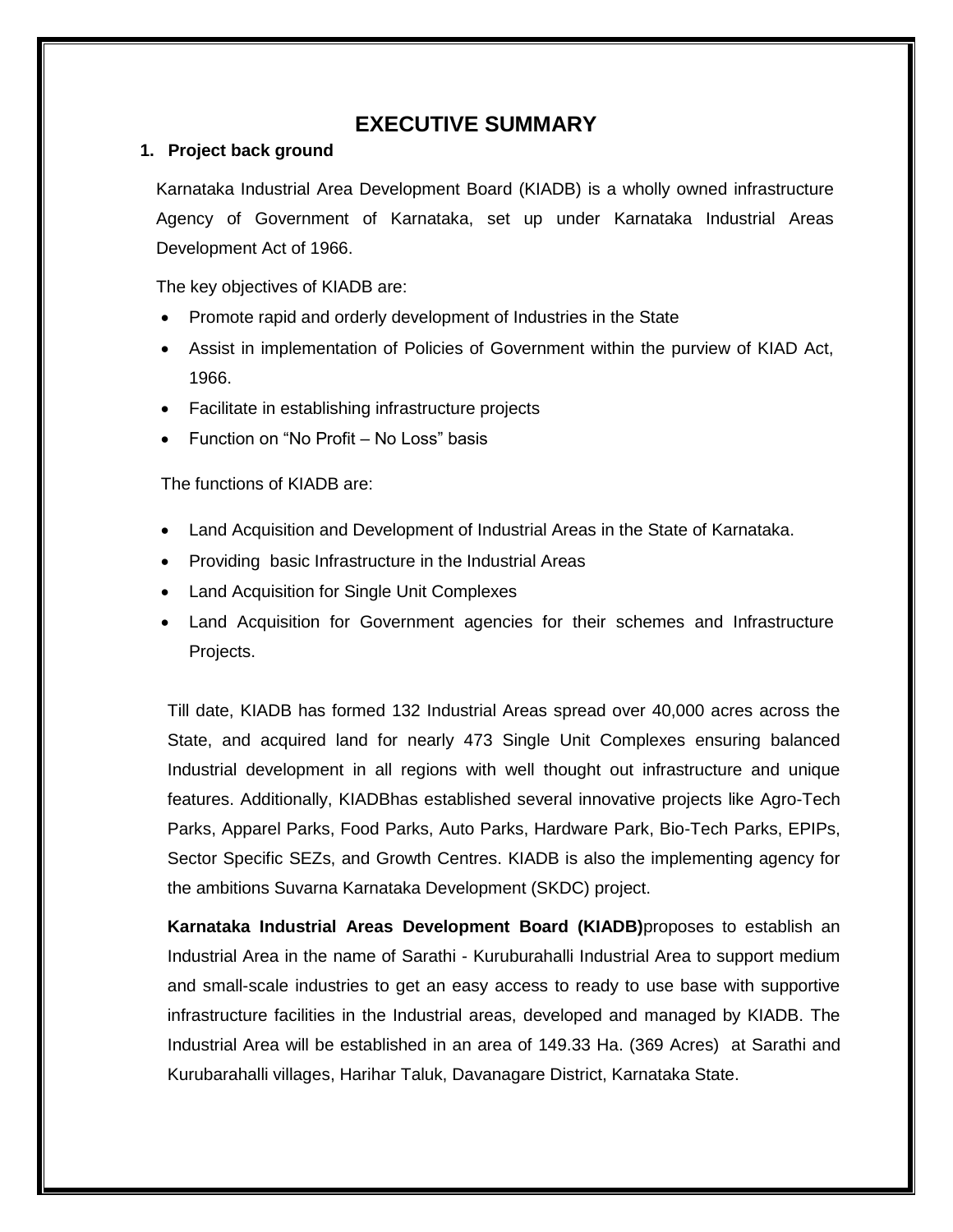### **1.1 EIA Study**

Purpose of this report is to obtain Environmental Clearance (EC) from Ministry of Environmental, Forests & Climate Change (MoEF& CC), New Delhi.

For this project KIADB proposing to establish industries like Engineering and Fabrication industries,Glue manufacturing industries, Paint blending industries, Soaps, detergents and cosmetics manufacturing industries,Textile manufacturing industries, Reprocessing of waste plastics, Secondary metallurgical processing industries less than 30,000 TPA capacity, Ceramics and refractories, Fertilizers formulation and bio fertilizers manufacturing, Electrical and electronics items assembling industries, Electrical lams, lenses manufacturing, Biomass briquettes manufacturing by sun drying.

Apart from the industries, CETP is proposed for the project, which attracts Environmental Clarance under Schedule 7(h) as per EIA notification 2006 and its amendments.

For this project, Ranebennur Blackbuck Sanctuary Core Boundary is located about4.67 Km (W), and Ranebennur Blackbuck Sanctuary ESZ~3.6Km (W). Due to the applicability of General Conditions, the project will be appraised in MoEF&CC .Hence the project attracts, Environmental Clearance under Schedule 7(c) Category A.

#### **Hence the project will be appraised in MoEF&CC as Category A project.**

# **1.2 Type of industry proposed**

|                |                                       | S. Type of industry Anticipated Types Categorization Categorization |                            |                | <b>Plot</b>    | Area    | Area (ha) | $%$ of  |
|----------------|---------------------------------------|---------------------------------------------------------------------|----------------------------|----------------|----------------|---------|-----------|---------|
| <b>No</b>      |                                       | of Industries                                                       | of industry as as per CPCB |                | numbers        | (Acres) |           | plotted |
|                |                                       |                                                                     | per EIA                    |                |                |         |           | area    |
|                |                                       |                                                                     | notification               |                |                |         |           |         |
|                | <b>Fabricated Metal Manufacturing</b> |                                                                     | of Not Applicable          | Orange         | 121, 132,      |         |           |         |
|                | products                              | pressure vessels                                                    |                            |                | 141, 142,      | 9.95    | 4.03      | 3.7     |
|                |                                       |                                                                     |                            |                | 151            |         |           |         |
| $\overline{2}$ | Automobile                            | Manufacture of parts                                                |                            |                | 1, 2, 3, 4, 5, |         |           |         |
|                | components                            | and accessories for                                                 |                            |                | 6, 7, 8, 9     |         |           |         |
|                |                                       | motor vehicles such                                                 |                            |                |                |         |           |         |
|                |                                       | as Engine, Gear box                                                 | Not Applicable             | Orange, green, |                | 38.59   | 15.62     | 14.4    |
|                |                                       | Drive axle,<br>parts,                                               |                            | white          |                |         |           |         |
|                |                                       | steering<br>and                                                     |                            |                |                |         |           |         |
|                |                                       | suspension, breaks,                                                 |                            |                |                |         |           |         |
|                |                                       | Seats, Tyres, rubber                                                |                            |                |                |         |           |         |

# **Table 1 Type of industry proposed for the Industrial Area**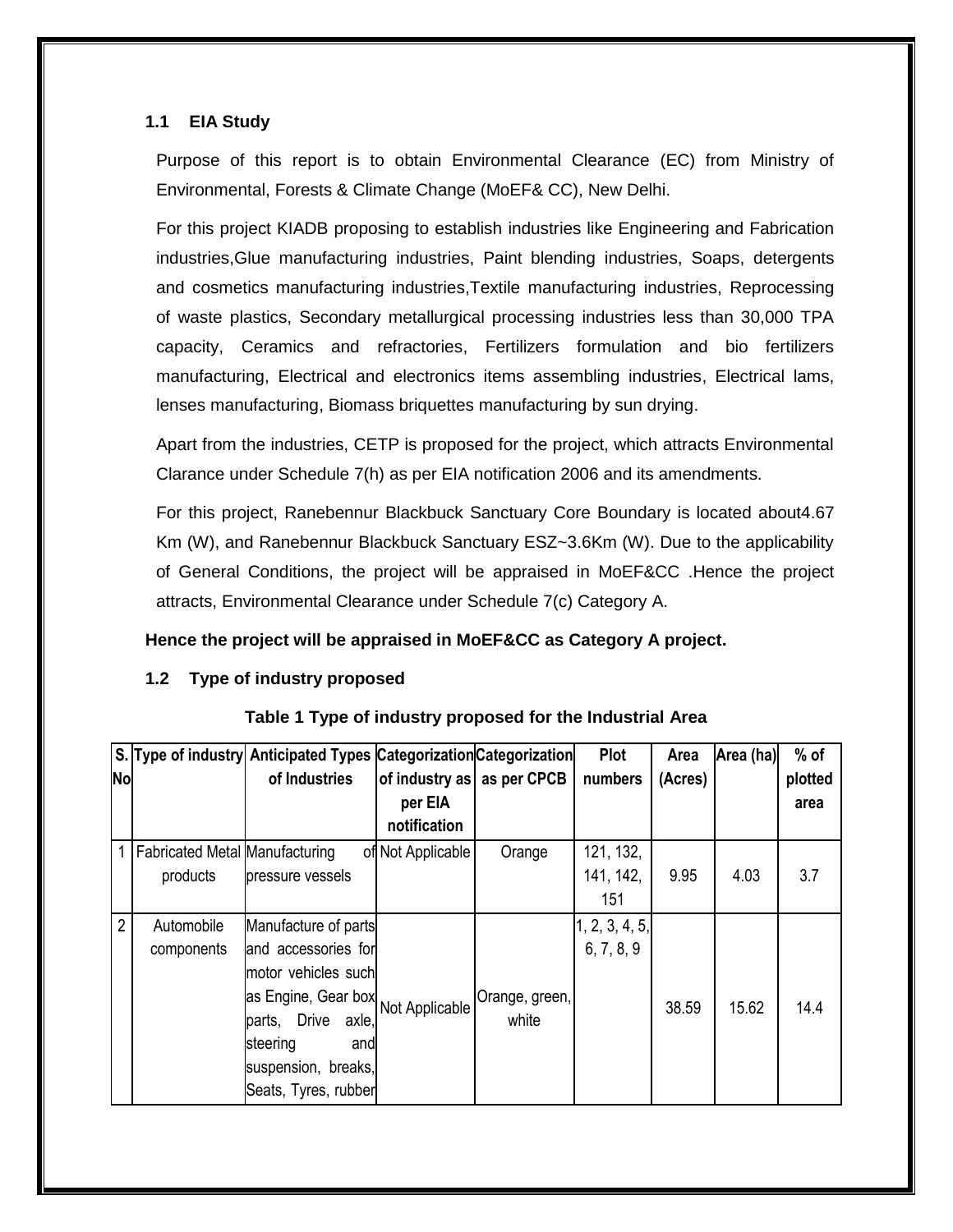|                |                                | S. Type of industry Anticipated Types Categorization Categorization |                            | Plot   |                        | Area           | Area (ha) | $%$ of  |
|----------------|--------------------------------|---------------------------------------------------------------------|----------------------------|--------|------------------------|----------------|-----------|---------|
| <b>No</b>      |                                | of Industries                                                       | of industry as as per CPCB |        | numbers                | (Acres)        |           | plotted |
|                |                                |                                                                     | per EIA                    |        |                        |                |           | area    |
|                |                                |                                                                     | notification               |        |                        |                |           |         |
|                |                                | products etc                                                        |                            |        |                        |                |           |         |
|                |                                |                                                                     |                            |        |                        |                |           |         |
|                |                                |                                                                     |                            |        |                        |                |           |         |
|                |                                |                                                                     |                            |        |                        |                |           |         |
|                |                                |                                                                     |                            |        |                        |                |           |         |
|                | Glue                           | from<br>Glue<br>starch                                              | Nil                        | Green  | 133, 134,              |                |           |         |
|                |                                | (physical<br>mixing)                                                |                            |        | 135, 136,              |                |           |         |
|                |                                | with Gas/ electrically                                              |                            |        | 137, 138,              |                |           |         |
| 3              |                                | operated<br>oven/<br>boiler                                         |                            |        | 139, 140,<br>143, 144, | $\overline{4}$ | 1.62      | 1.5     |
|                |                                |                                                                     |                            |        | 145, 146,              |                |           |         |
|                |                                |                                                                     |                            |        | 147, 148,              |                |           |         |
|                |                                |                                                                     |                            |        | 149, 150               |                |           |         |
|                | Paints                         | Blending and mixing                                                 | Nil                        | Orange | 10, 11, 12,            |                |           |         |
| $\overline{4}$ |                                |                                                                     |                            |        | 13, 14, 15,            | 35             | 14.16     | 13.0    |
|                |                                |                                                                     |                            |        | 16                     |                |           |         |
|                |                                | Mixing and blending                                                 | Nil                        | Orange | 17, 18, 19,            |                |           |         |
| 5              |                                | (Ball mill)                                                         |                            |        | 20, 21, 22,            | 33             | 13.35     | 12.3    |
|                |                                |                                                                     |                            |        | 23                     |                |           |         |
|                | Manufacturing of Manufacturing | of                                                                  | Nil                        | Orange | <b>KSSIDC</b>          |                |           |         |
| 6              |                                | tooth paste, tooth tooth paste, tooth                               |                            |        | Area                   | 10             | 4.05      | 3.7     |
|                | powder,                        | powder, cosmetics                                                   |                            |        |                        |                |           |         |
|                | cosmetics                      |                                                                     |                            |        |                        |                |           |         |
|                |                                | Synthetic detergents                                                | Nil                        | Orange | <b>KSSIDC</b>          |                |           |         |
| 7              |                                | and<br>soaps                                                        |                            |        | Area                   | 10             | 3.72      | 3.4     |
|                | Soaps &                        | manufacturing                                                       | Nil                        |        |                        |                |           |         |
| 8              | detergents                     | Handmade soaps<br>without boiler                                    |                            | Green  | <b>KSSIDC</b><br>Area  | 5              | 2.02      | 1.9     |
|                |                                | Detergents                                                          | Nil                        | Green  | <b>KSSIDC</b>          |                |           |         |
| 9              |                                | Formulation                                                         |                            |        | Area                   | 5              | 2.02      | 1.9     |
|                | Silk screen                    |                                                                     | Nil                        | Orange | <b>KSSIDC</b>          |                |           |         |
|                | 10 printing/ Textile           | Silk screen printing/                                               |                            |        | Area                   | 10             | 4.05      | 3.7     |
|                | printing                       | Textile printing                                                    |                            |        |                        |                |           |         |
|                | Flakes from                    |                                                                     | Nil                        | Orange | <b>KSSIDC</b>          |                |           |         |
|                | 11 rejected PET                | Flakes from rejected                                                |                            |        | Area                   | 5              | 2.02      | 1.9     |
|                | bottles                        | <b>PET</b> bottles                                                  |                            |        |                        |                |           |         |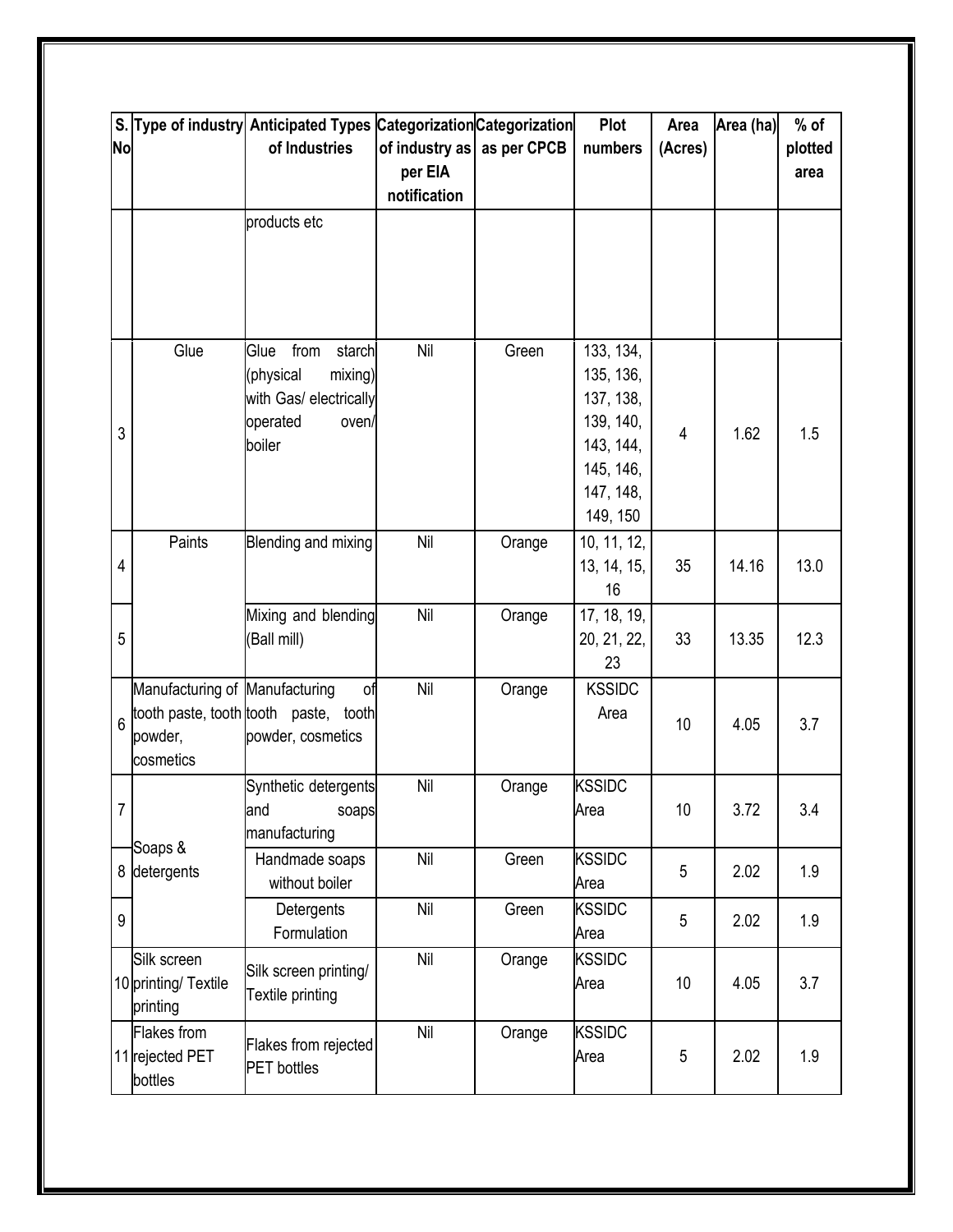| S.        |                             | Type of industry Anticipated Types Categorization Categorization |                |             | Plot          | Area    | Area (ha) | $%$ of  |
|-----------|-----------------------------|------------------------------------------------------------------|----------------|-------------|---------------|---------|-----------|---------|
| <b>No</b> |                             | of Industries                                                    | of industry as | as per CPCB | numbers       | (Acres) |           | plotted |
|           |                             |                                                                  | per EIA        |             |               |         |           | area    |
|           |                             |                                                                  | notification   |             |               |         |           |         |
|           | Reprocessing of             | Reprocessing of                                                  | Nil            | Orange      | <b>KSSIDC</b> |         |           |         |
|           | 12 waste plastics           | waste plastics                                                   |                |             | Area          | 5       | 2.02      | 1.9     |
|           | including PVC               | including PVC                                                    |                |             |               |         |           |         |
|           | Secondary                   | Foundries (<5MT/Hr                                               | Nil            | Orange      | 24-35         |         |           |         |
|           | Metallurgical               | capacity and coal                                                |                |             |               |         |           |         |
| 13        | processing                  | consumption <500                                                 |                |             |               | 12      | 4.86      | 4.5     |
|           | industries <                | Kg/hr)                                                           |                |             |               |         |           |         |
|           | 30,000 TPA                  |                                                                  |                |             |               |         |           |         |
|           | Secondary                   | Aluminium and                                                    | Nil            | Orange      | 36-47         |         |           |         |
|           | Metallurgical               | copper extraction                                                |                |             |               |         |           |         |
| 14        | processing                  | from scrap using oil                                             |                |             |               | 12      | 4.86      | 4.5     |
|           | industries<30,000           | fired furnace (dry                                               |                |             |               |         |           |         |
|           | <b>TPA</b>                  | process)                                                         |                |             |               |         |           |         |
|           | Secondary                   | Ferrous and non                                                  | Nil            | Orange      | 48, 82, 83    |         |           |         |
|           | Metallurgical               | ferrous metal                                                    |                |             |               |         |           |         |
| 15        | processing                  | extraction using                                                 |                |             |               | 6       | 2.43      | 2.2     |
|           | industries                  | furnaces through                                                 |                |             |               |         |           |         |
|           | <30,000 TPA                 | melting/refining/                                                |                |             |               |         |           |         |
|           |                             | reprocessing etc                                                 |                |             |               |         |           |         |
|           | Secondary                   | Forging of ferrous                                               | Nil            | Orange      | 49-65         |         |           |         |
|           | Metallurgical               | and non ferrous                                                  |                |             |               |         |           |         |
| 16        | processing                  | metals (oil and gas                                              |                |             |               | 8.5     | 3.44      | 3.2     |
|           | industries                  | fired furnaces)                                                  |                |             |               |         |           |         |
|           | <30,000 TPA                 |                                                                  |                |             |               |         |           |         |
|           | Secondary                   | Rolling mill                                                     | Nil            | Orange      | 66-81         |         |           |         |
| 17        | Metallurgical<br>processing |                                                                  |                |             |               | 8.5     | 3.44      | 3.2     |
|           | industries                  |                                                                  |                |             |               |         |           |         |
|           | <30,000 TPA                 |                                                                  |                |             |               |         |           |         |
|           | Secondary                   | Steel and steel                                                  | Nil            | Orange      | 84-91         |         |           |         |
|           | Metallurgical               | products using                                                   |                |             |               |         |           |         |
| 18        | processing                  | furnaces                                                         |                |             |               | 4       | 1.62      | 1.5     |
|           | industries <                |                                                                  |                |             |               |         |           |         |
|           | 30,000 TPA                  |                                                                  |                |             |               |         |           |         |
|           | Ceramics &                  | Ceramics &                                                       | Nil            | Orange      | 92-96         |         |           |         |
| 19        | Refractories                | Refractories                                                     |                |             |               | 10.32   | 4.18      | 3.8     |
|           | 20 Fertilizers              | Granulation,                                                     | Nil            | Orange      | 122-131       | 2.5     | 1.01      | 0.9     |
|           |                             |                                                                  |                |             |               |         |           |         |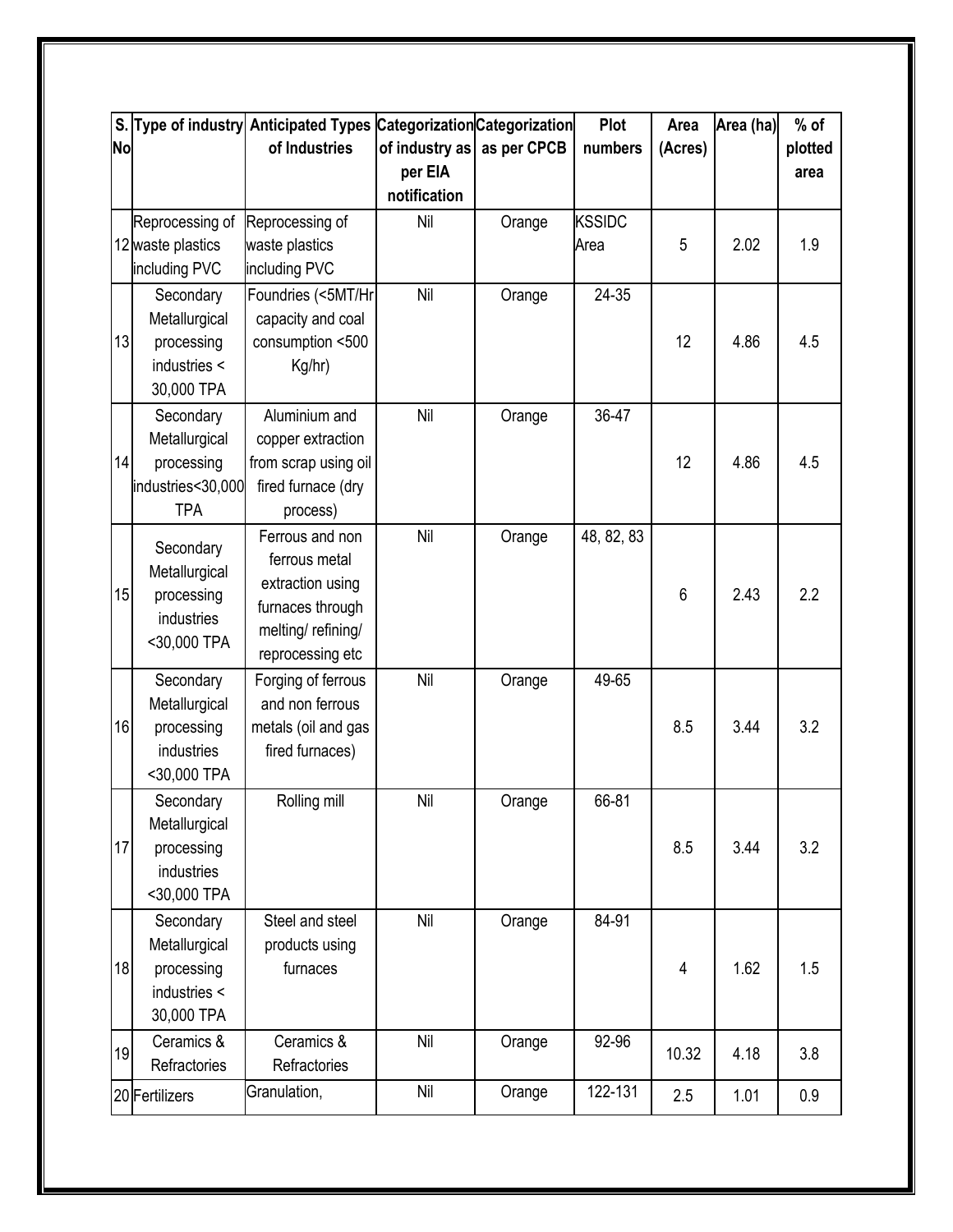|           |                                | S. Type of industry Anticipated Types Categorization Categorization |              |                            | Plot                                  | Area    | Area (ha) | $%$ of  |
|-----------|--------------------------------|---------------------------------------------------------------------|--------------|----------------------------|---------------------------------------|---------|-----------|---------|
| <b>No</b> |                                | of Industries                                                       |              | of industry as as per CPCB | numbers                               | (Acres) |           | plotted |
|           |                                |                                                                     | per EIA      |                            |                                       |         |           | area    |
|           |                                |                                                                     | notification |                            |                                       |         |           |         |
|           |                                | formulation<br>and                                                  |              |                            |                                       |         |           |         |
|           |                                | blending only                                                       |              |                            |                                       |         |           |         |
|           |                                | fertilizers<br>Bio<br>and                                           | Nil          | White                      | 97-120                                |         |           |         |
| 21        |                                | bio<br>pesticides                                                   |              |                            |                                       | 6       | 2.43      | 2.2     |
|           |                                | without<br>using                                                    |              |                            |                                       |         |           |         |
|           |                                | inorganic chemicals                                                 |              |                            |                                       |         |           |         |
|           | Electric lamps                 | Electric lamps and                                                  | Nil          | White                      | 92-96                                 |         |           |         |
| 22        | and CFL                        | CFL manufacturing                                                   |              |                            |                                       | 10.32   | 4.18      | 3.8     |
|           |                                | manufacturing by by assembling only                                 |              |                            |                                       |         |           |         |
|           | assembling only                |                                                                     |              |                            |                                       |         |           |         |
|           | Electrical &                   | $\alpha$<br>Electrical                                              | Nil          | White                      | <b>KSSIDC</b>                         |         |           |         |
| 23        | electronics                    | electronics                                                         |              |                            | Area                                  | 10      | 2.02      | 1.9     |
|           | Assembling                     | Assembling                                                          |              |                            |                                       |         |           |         |
|           | Manufacturing of Manufacturing | of                                                                  | Nil          | Green                      | <b>KSSIDC</b>                         |         |           |         |
| 24        | optical lenses                 | optical lenses (using                                               |              |                            | Area                                  | 8.65    | 3.5       | 3.2     |
|           | (using electrical              | electrical furnaces)                                                |              |                            |                                       |         |           |         |
|           | furnaces)                      |                                                                     |              |                            |                                       |         |           |         |
|           |                                | Biomass briquettes                                                  | Nil          | Green                      | <b>KSSIDC</b>                         |         |           |         |
| 26        | <b>Biomass</b>                 | (sun drying) without                                                |              |                            | Area                                  | 10      | 2.02      | 1.9     |
|           | briquettes                     | using<br>toxic                                                      |              |                            |                                       |         |           |         |
|           |                                | hazardous waste                                                     |              |                            |                                       |         |           |         |
|           |                                | CETP is proposed Schedule 7(h)                                      |              | Red                        | Proposed as a common facility for the |         |           |         |
|           | 27 CETP                        | treatment<br>of<br>for                                              |              |                            | industries within the Industrial area |         |           |         |
|           |                                | effluent<br>generated                                               |              |                            |                                       |         |           |         |
|           |                                | from the industries                                                 |              |                            |                                       |         |           |         |
|           | <b>Total</b>                   |                                                                     |              |                            |                                       | 268.52  | 108.67    | 100     |

# **2. Project location**

Karnataka Industrial Areas Development Board (KIADB) proposes to establish an Industrial Area Development in an area of 149.33 Ha. (369 Acres) at Sarathi and Kurubarahalli villages, Harihar Taluk, Davanagare District, Karnataka State.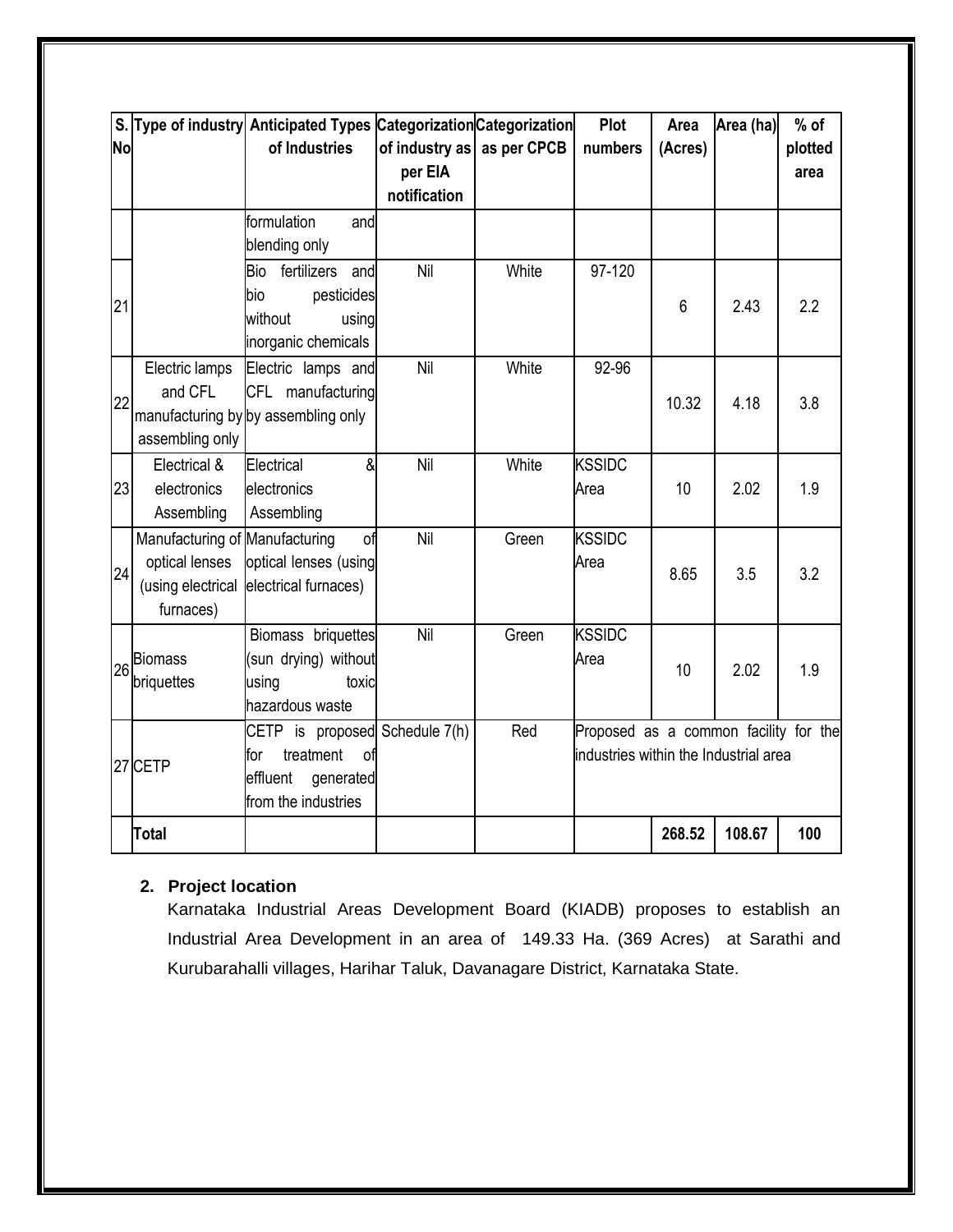# **2.1 Site Salient features**

Table 2 Salient features of the project site and surrounding features

| S. No          | <b>Features</b>                               | <b>Description</b>                                                            |                                                                                                                                                                |                    |                  |  |  |  |  |
|----------------|-----------------------------------------------|-------------------------------------------------------------------------------|----------------------------------------------------------------------------------------------------------------------------------------------------------------|--------------------|------------------|--|--|--|--|
| 1              | Name of the Project                           | "Proposed Sarathi Kurubarahalli Industrial Area over an extent of 149.33 Ha". |                                                                                                                                                                |                    |                  |  |  |  |  |
| $\overline{2}$ | Developer                                     |                                                                               | Karnataka Industrial Area s Development Board                                                                                                                  |                    |                  |  |  |  |  |
| 3              | Total Land Area of the<br><b>Project Site</b> |                                                                               | 149.33 Ha (369 acres).                                                                                                                                         |                    |                  |  |  |  |  |
| 4              | Geographical Location<br>of the Project site  |                                                                               | Villages: Sarathi & Kurubarahalli<br>Taluk: Harihar<br>District: Davanagare, State: Karnataka                                                                  |                    |                  |  |  |  |  |
| $\overline{5}$ | Elevation                                     |                                                                               | $\approx$ 531 to 540 mabove MSL                                                                                                                                |                    |                  |  |  |  |  |
| 6              | <b>Nearest Village</b>                        |                                                                               | Karalahalli - adjacent to site (S) Population -902 nos. (as per 2011 census)<br>Kurubarahalli - adjacent to site (E) Population -812 nos. (as per 2011 census) |                    |                  |  |  |  |  |
| $\overline{7}$ | Railway<br><b>Nearest</b><br>station          |                                                                               | Teligi railway station ~8.86 km (SSW)                                                                                                                          |                    |                  |  |  |  |  |
| 8              | Nearest Highway                               |                                                                               | SH-25 (Shivamogga - Hoskote) (adjacent to site E)                                                                                                              |                    |                  |  |  |  |  |
| 9              | Nearest Airport                               |                                                                               | Jindal VijayanagaraAirport ~105.65km (NE)<br>Mangaluru International Airport -206.92km (SSW)                                                                   |                    |                  |  |  |  |  |
| 10             | Nearest major Town                            |                                                                               | Harihar ~5.94km (SSW)                                                                                                                                          |                    |                  |  |  |  |  |
| 11             | Nearest city                                  |                                                                               | Davanagare~12.6 km (SSE)                                                                                                                                       |                    |                  |  |  |  |  |
| 12             | Nearest Port                                  |                                                                               | Karwar Port ~185.74 km towards W                                                                                                                               |                    |                  |  |  |  |  |
|                | Reserved<br>Forest/Protected                  | SI.No                                                                         | <b>Reserved Forests</b>                                                                                                                                        | $\approx$ Distance | <b>Direction</b> |  |  |  |  |
|                | <b>Forest/Notified Wildlife</b>               | 1.                                                                            | Aligilavada RF                                                                                                                                                 | 3.57               | <b>NNE</b>       |  |  |  |  |
|                | Sanctuary/Ecologically<br>sensitive areas     | 2.                                                                            | Ranebennur Blackbuck<br>Sancturay ESZ                                                                                                                          | 3.6                | W                |  |  |  |  |
| 13             |                                               | 3.                                                                            | Ranebennur Blackbuck<br>Sancturay Core / Ranibennur<br>RF                                                                                                      | 4.67               | W                |  |  |  |  |
|                |                                               | 4.                                                                            | Jittinakatti South RF                                                                                                                                          | 10.38              | <b>ENE</b>       |  |  |  |  |
|                |                                               | 5.                                                                            | Nilagunda RF                                                                                                                                                   | 10.52              | <b>NNE</b>       |  |  |  |  |
|                |                                               | 6.                                                                            | Medle i RF                                                                                                                                                     | 13.41              | <b>WNW</b>       |  |  |  |  |
|                |                                               | 7.                                                                            | Herada Block B RF                                                                                                                                              | 14.95              | <b>NNW</b>       |  |  |  |  |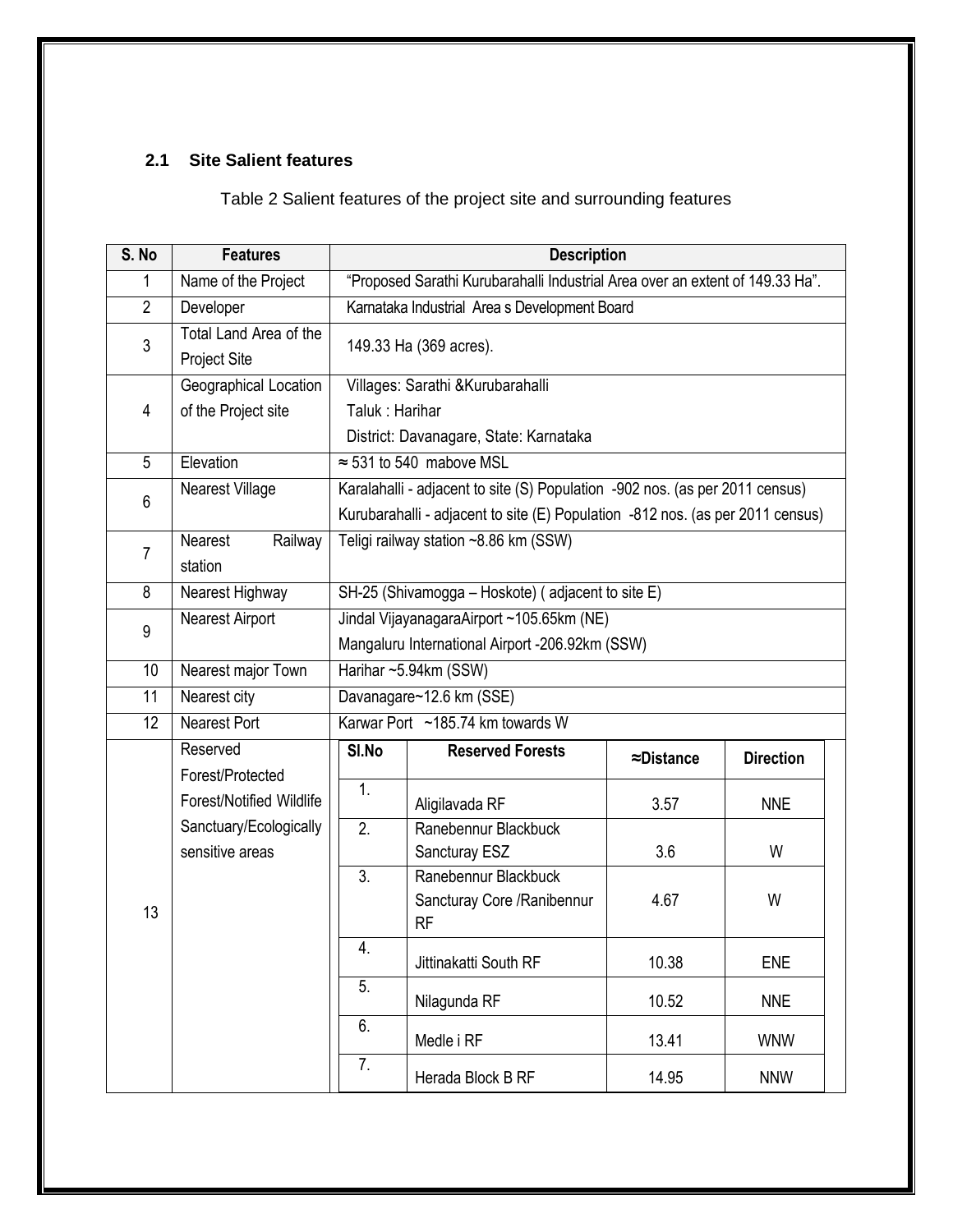| S. No | <b>Features</b>       |                                   | <b>Description</b>                        |                    |                  |  |  |
|-------|-----------------------|-----------------------------------|-------------------------------------------|--------------------|------------------|--|--|
|       |                       | 8.                                | Uchchangidurga RF                         | 14.97              | E                |  |  |
|       | <b>Water Bodies</b>   |                                   | <b>Water Bodies</b>                       | $\approx$ Distance | <b>Direction</b> |  |  |
|       |                       | 1.                                | Canal(Distributary)<br><b>Inside Site</b> |                    |                  |  |  |
|       |                       | 2.                                | Canal near Dittur(Distributary)           | 0.98km             | <b>WSW</b>       |  |  |
|       |                       | 3.                                | Dugg vatti Halla                          | Adjacent to Site   | N                |  |  |
|       |                       | 4.                                | arala Halla                               | Adjacent to Site   | S                |  |  |
|       |                       | 5.<br>2.42km<br>Tu gabhadra River |                                           | <b>WSW</b>         |                  |  |  |
| 14    |                       | 6.                                | Kondajji Lake                             | 5.11km             | <b>ESE</b>       |  |  |
|       |                       | 7.                                | Harpanahalli Main Distributary            | 6.53km             | <b>SSE</b>       |  |  |
|       |                       | 8.                                | <b>Budala/Bettur Halla</b>                | 6.53km             | <b>SSE</b>       |  |  |
|       |                       | 9.                                | Aligilavada Kere                          | 9.14km             | <b>NNE</b>       |  |  |
|       |                       | 10.                               | Syagali Halla                             | 10.29km            | SSW              |  |  |
|       |                       | 11.                               | Hallikere Lake                            | 11.41km            | E                |  |  |
|       |                       | 12.                               | Kunchuru Kere                             | 12.30km            | N                |  |  |
|       |                       | 13.                               | Medleri Kere                              | 12.76km            | <b>WNW</b>       |  |  |
|       |                       |                                   |                                           |                    |                  |  |  |
| 15    | National Parks / Wild |                                   | <b>Sanctuary</b>                          | $\approx$ Distance | <b>Direction</b> |  |  |
|       | Life Sanctuary        |                                   | Ranebennur Blackbuck Sancturay ESZ        | 3.6km              | W                |  |  |
|       |                       |                                   | Ranebennur Blackbuck Sancturay Core       | 4.67 Km            | W                |  |  |

# **2.2 Magnitude of operation**

The total Area of the proposed project site is 149.33 Hectares (369 Acres). Of this, 31.83 Ha (78.65 Acres) has been allotted to KSSIDC and remaining 117.5 Ha (290.35 Acres) will be developed by KIADB. Of the total 369 Acres, for 260.09 Acres GO is available and 108.91 Acres have been acquired by KIADB.

The major development would be Industrial Area with plots based on Size of Industry planned to be developed. KIADB proposes 151 number of Industrial Plots to be developed in the proposed industrial area. Apart from industrial plots, common amenities like water supply system, storm water drainage system, Administrative building, Municipal Solid waste management area, parking area,CETP, CSTP, green belt buffer, Commercial area are proposed for the project. The Area break up for the proposed Industrial Area is given in **Table 3.**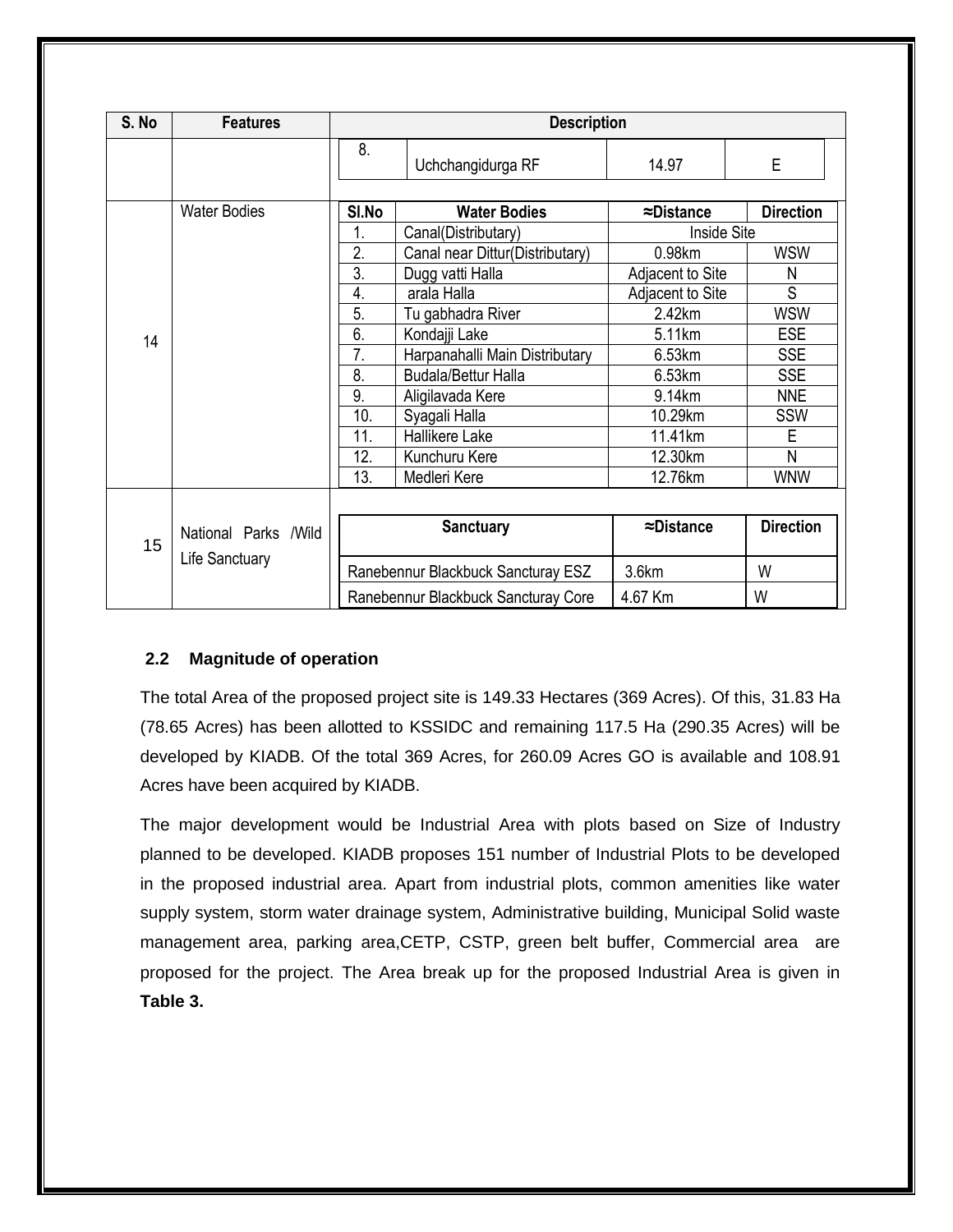| S. No          | <b>Type of Area</b>                                      | Area in Acres | Area in Hectares | Area in % |
|----------------|----------------------------------------------------------|---------------|------------------|-----------|
| 1              | Industrial                                               | 189.87        | 76.84            | 65.39     |
| $\overline{2}$ | Commercial                                               | 8.02          | 3.25             | 2.77      |
| 3              | Roads                                                    | 31.33         | 12.68            | 10.80     |
| $\overline{4}$ | Vehicle Parking                                          | 14.73         | 5.96             | 5.08      |
| 5              | Parks and Open area (Will be<br>developed as green belt) | 15.12         | 6.12             | 5.20      |
| 6              | Buffer (Will be developed as<br>green belt)              | 14.25         | 5.77             | 4.91      |
| $\overline{7}$ | Canal                                                    | 2.32          | 0.94             | 0.80      |
| 8              | <b>Utilities</b>                                         | 8.73          | 3.53             | 3.00      |
| 9              | Amenities                                                | 5.98          | 2.41             | 2.05      |
|                | <b>Total</b>                                             | 290.35        | 117.50           | 100       |
|                | Proposed for KSSIDC (Bulk)                               | 50            | 20.24            |           |
|                | <b>Existing KSSIDC</b>                                   | 28.65         | 11.59            | ۰         |
|                | <b>Total Area Acquired</b>                               | 369.00        | 149.33           |           |

#### **Table 3 Area break up for the project**

#### **2.3 Water requirement**

#### **2.3.1 Construction Phase**

The water requirement for the proposed project is 65 KLD including domestic requirements for 100 persons and dustsuppression duringtheconstructionphasebasedonconstructionactivity requirement. Water requirement during construction Phase will be sourced from private water suppliers.

#### **2.3.2 Operation Phase**

The Total water requirement is estimated to be 4400 KLD and fresh water requirement is 2350 KLD. Fresh water requirement during the operation phase will be met from Tungabadhra River which is about 2.42 km towards WSW of the project site. 2050 KLD will be met from recycling of treated wastewater.

Sewage generation of 243 KLD and will be treated in common STP of 300 KLD and treated sewage of 243 KLD will be recycled for green belt development.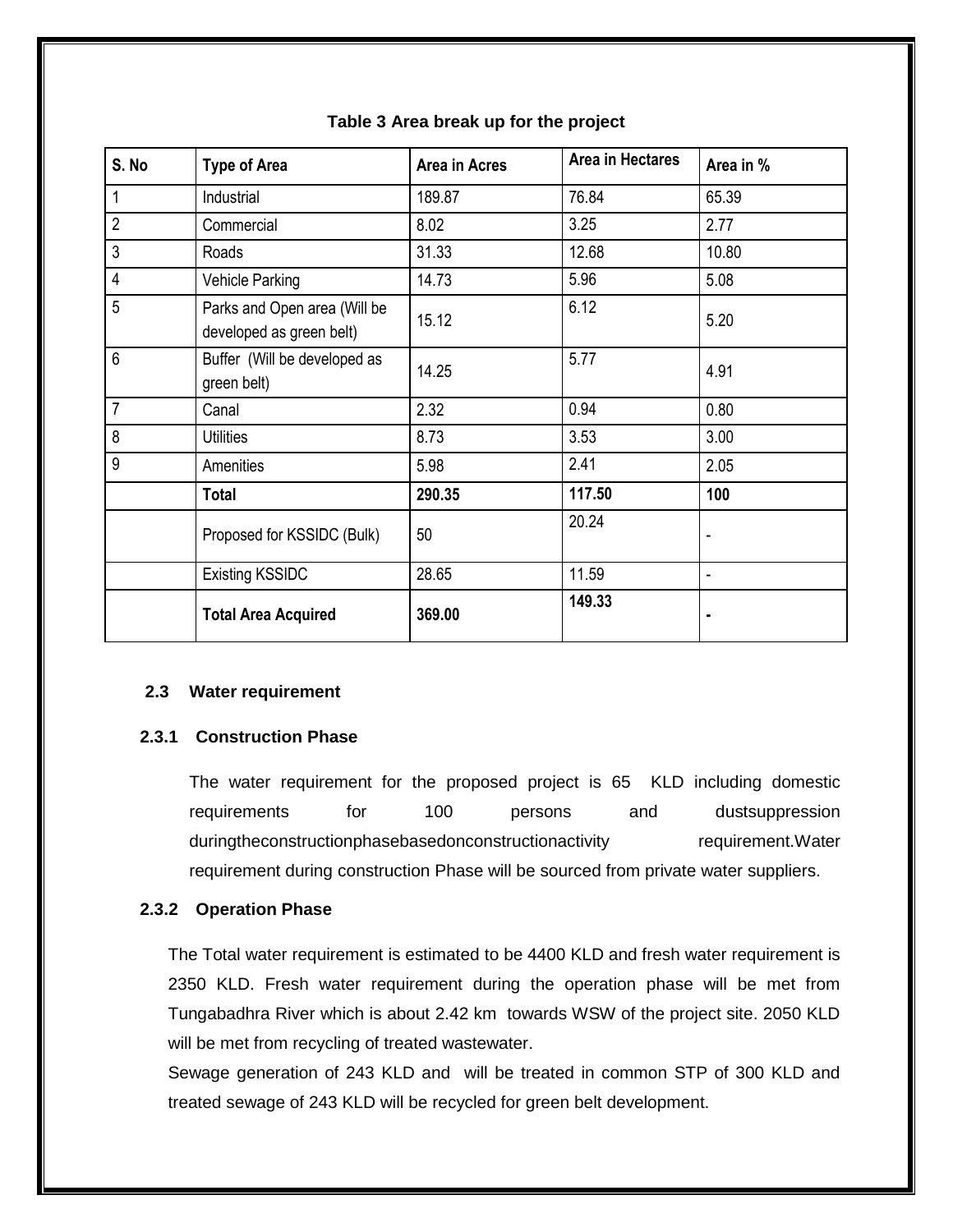#### **2.4 Power and fuel requirement**

Power requirement for the Industrial Park is estimated to be 20MVA. Apart from this 2x250 KVA DG sets are proposed as power back up for common facilities.Individual industries will have their own power back up in case of power failure.

#### **2.5 Solid waste generation and management**

#### **2.5.1 Municipal solid waste generation and management**

During operational phase, 2700 Kg/day of Municipal Solid Waste will be generated. The wastes will be segregated by individual industries and organic wastes will be sent to common MSW processing area. This will be composted at site in area earmarked for municipal waste processing. Compost will be used as manure for green belt development. Inorganic wastes will be sold to recyclers. Approximately 1.0 Acre will be allotted for MSW processing in area allotted for common Amenities.

#### **2.5.2 Construction Waste Management**

During construction phase approximately 50 kg/day of Municipal Solid Waste will be generated. This will be collected and segregated at site. Organic wastes will be composted at site and compost will be used as manure forgreen belt development during construction phase. Inorganic waste will be sold to recyclers.

#### **2.5.3 Hazardous waste generation and management**

Individual industries will have their own storage area for storing Hazardous waste, within their premises and the hazardous wastes will be sentbyindividual industries to nearby authorised recyclers/ vendors/ TSDFfor recycling /disposal as per the Hazardous and other Wastes (Management and transboundary movement) rules 2016.

#### **2.6 Manpower requirement**

During construction phase, man power requirement will be 100 nos. and during operation phase, the man power requirement will be 6000nos.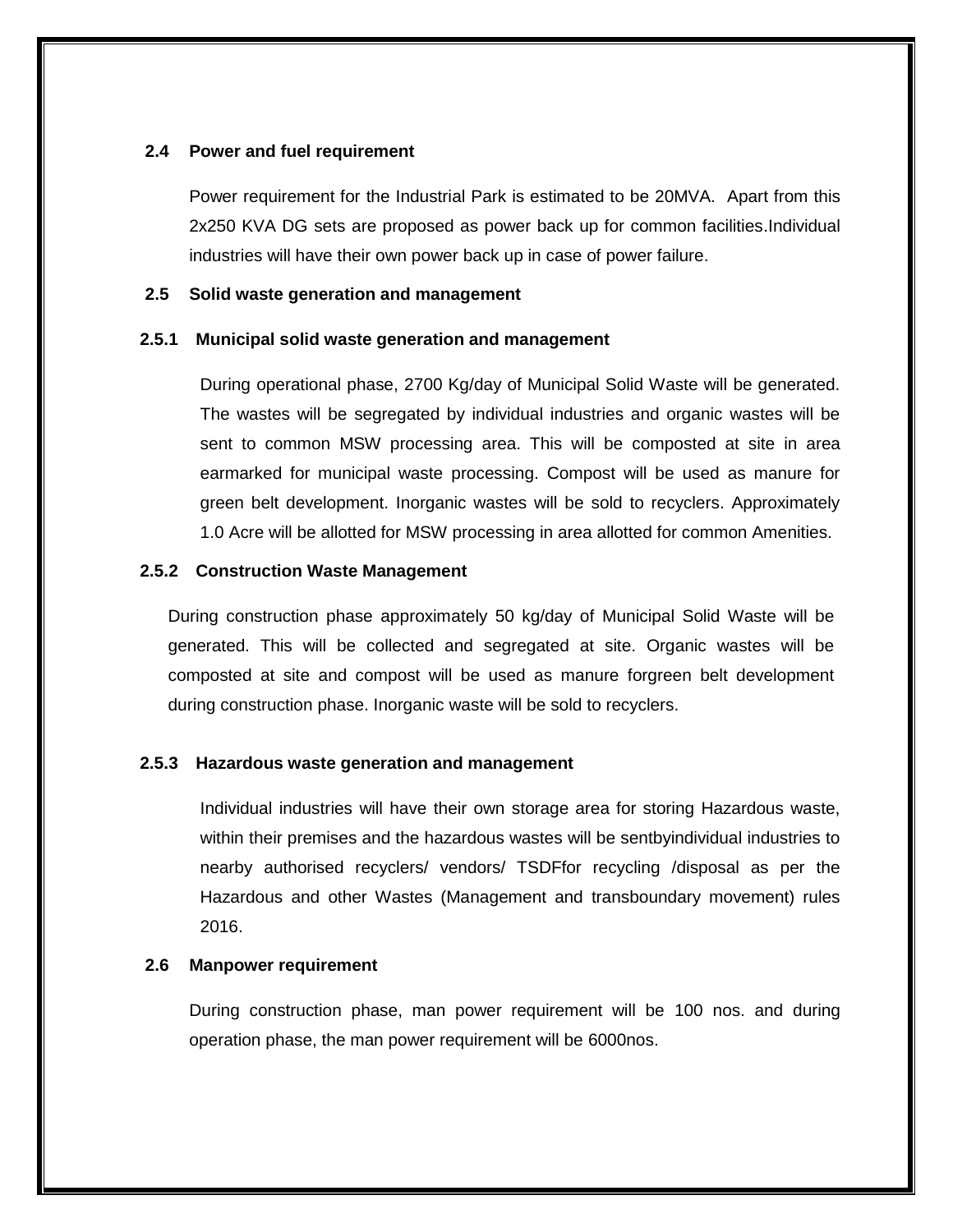### **2.7 Project Cost**

The proposed Industrial Area Development will beundertaken in an area of 149.33 Ha with an estimated project cost Rs.53.22 crores (approx.) for Land, Infrastructure Development and Environmental Management,

#### **3. Environmental Baseline Data**

Baseline data was collected from January 2021 to March 2021

#### **3.1 Micrometeorology**

| S. No | <b>Parameter</b>                  | <b>Observation</b>                     |
|-------|-----------------------------------|----------------------------------------|
| 1.    | Temperature                       | Minimum Temperature: 12 <sup>o</sup> C |
|       |                                   | Maximum Temperature: 27.5°C            |
|       |                                   | Avg Temperature: 27.5°C                |
| 2.    | <b>Average Relative Humidity</b>  | 43.91%                                 |
| 3.    | Average Wind Speed                | $2.37 \text{ m/s}$                     |
| 4.    | Predominant Wind Direction during | East to West                           |
|       | monitoring period                 |                                        |

#### **3.2 Ambient Air Quality**

The Ambient Air Quality has been monitored at 8 locations for 12 parameters as per CPCB guidelines within the study area. The average baseline levels for Study period (January 2021 - March 2021) is as follows :

- PM<sub>10</sub> ranged from 48.3 to 55.24 $\mu$ g/m<sup>3</sup>,
- PM<sub>2.5</sub> ranged from 20.3 to 25.13  $\mu$ g/m<sup>3</sup>,
- SO<sub>2</sub> ranged from 8.74 to 14.28  $\mu$ g/m<sup>3</sup>,
- NO<sub>2</sub>ranged from 19.58 to 25.36  $\mu$ g/m<sup>3</sup>,
- $O_3$  ranged from 10.3 to 12.53  $\mu$ g/m<sup>3</sup>,
- NH<sub>3</sub> ranged from 5.49 to 8.02  $\mu$ g/m<sup>3</sup>

All the parameters are well within the National Ambient Air Quality Standards for Industrial, Commercial and Residential areas at all monitoring locations during the study period from January 2021 to March 2021.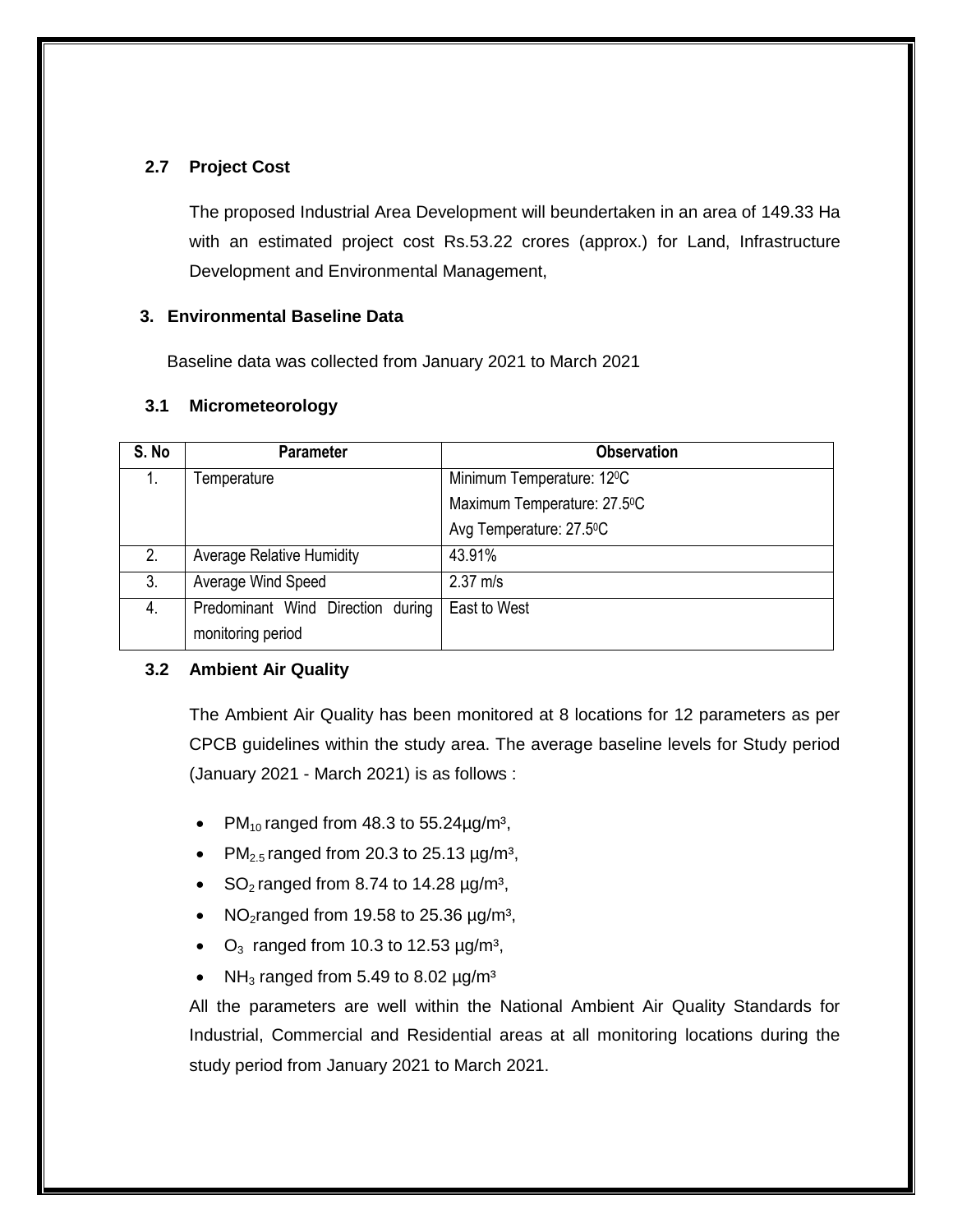#### **3.3 Ambient noise Quality**

Noise levels were monitored at 8 locations within the study area. The observations of day equivalent and night equivalent noise levels at all locations for the study period January 2021 to March 2021 are given below.

- In Industrial area day time noise levels was about 52.3 dB(A) and 41.5 dB(A) during night time, which is within prescribed limit by CPCB for Industrial area (75 dB(A) Day time & 70 dB(A) Night time).
- In residential areas day time noise levels varied from 48.2 dB(A) to 52.8 dB(A) and night time noise levels varied from 39.5 dB(A) to 43.7dB(A) across the sampling stations. The field observations during the study period indicate that the ambient noise levels are within the prescribed limit by CPCB for residential areas (55 dB(A) Day time & 45 dB(A) Night time).

#### **3.4 Surface water Quality**

Surface water quality was monitored at 8 locations during monitoring periodJanuary 2021 to March 2021.The results are discussed below:

- pH in the collected surface water samples varies between 6.82 to 7.89 where all the samples are within the limit of IS 2296:1992
- The Total Dissolved Solids (TDS) value of collected surface water sample ranges from 74 mg/l to 940 mg/l.
- The Total hardness value of the collected surface water sample ranges between 44mg/l to 360mg/l.
- BOD value of the collected surface water sample ranges from 2 mg/l to 6 mg/l.
- COD value of collected surface water varies from 16 mg/l to 44 mg/l.
- The concentration of heavy metals like As, Cd, Cr, Pb, Mn, Hg, Ni and Se are within the limits of IS 2296:1992.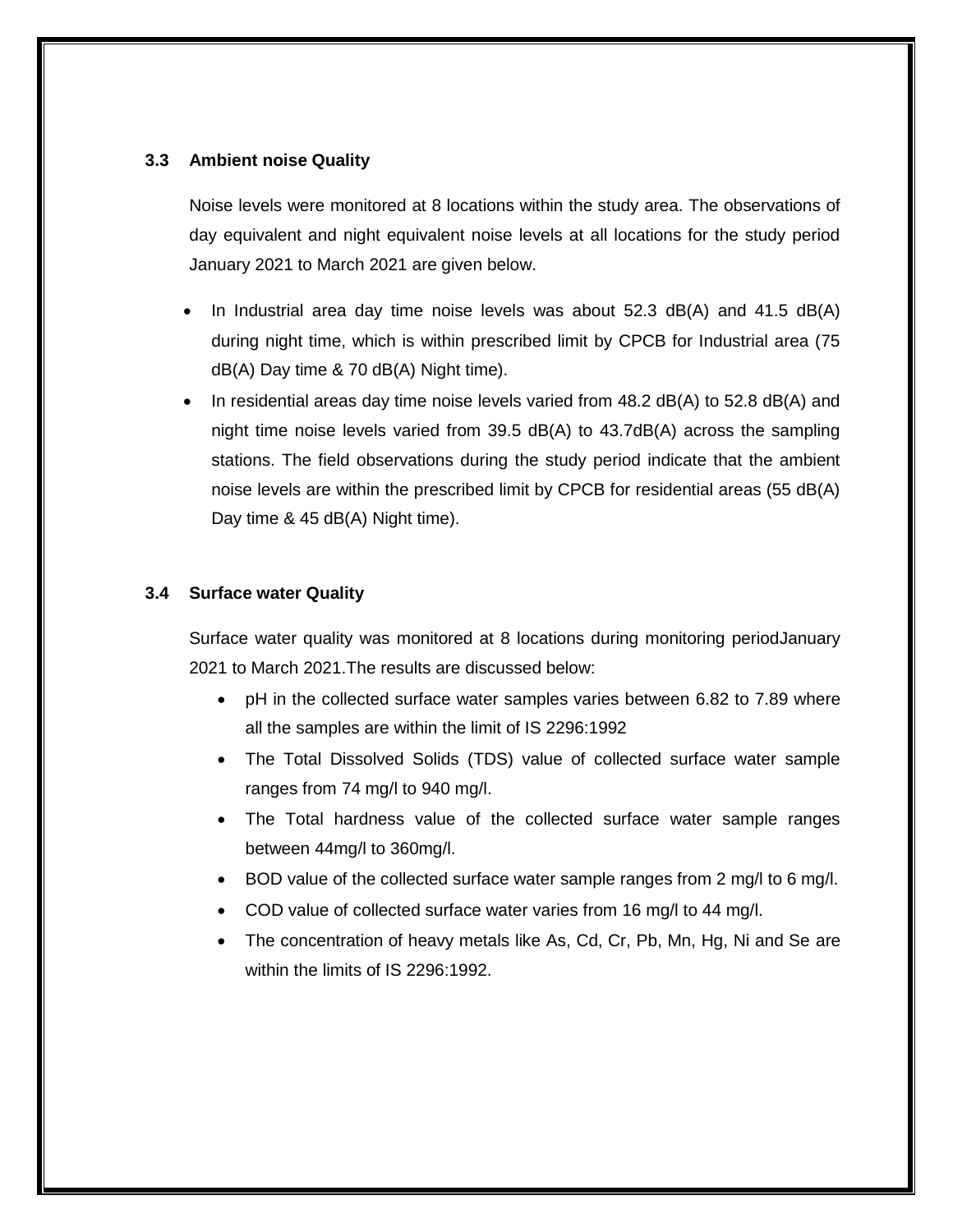#### **3.5 Ground water Quality**

Ground water quality was monitored at 8 locations during monitoring period (January 2021 – March 2021). Summary of analytical results of ground water collected from the study areaare presented below:

- The ground water results of the study area indicate that the pH range varies between 7.18 and 8.01. It is observed that the pH range is within the permissible limit of IS 10500:2012.
- The Total Dissolved Solids range of the collected ground water sample is varied between 224 mg/l – 1978 mg/l. All the samples are within the permissible limit of IS 10500: 2012.
- The acceptable limit of the chloride content is 250mg/l and permissible limit is 1000 mg/l. The chloride content in the collected ground water samples in the study area ranges between 17.32 mg/l – 776.96 mg/l. It is observed that all the samples are within the permissible limit of IS 10500:2012.
- The acceptable limit of the sulphate content is 200mg/l and permissible limit is 400mg/l. the sulphate content in the collected ground water samples in the study area is varied between 19.09 mg/l – 148.99 mg/l. It is observed that all the samples are meeting the acceptable limit of the IS 10500: 2012.
- The Total hardness ranges is between 175 mg/l 891 mg/l for ground water samples. It is observed that all the samples are within the permissible limit of the IS 10500: 2012.
- It is observed that the collected ground water sample within the study area weremeeting the drinking water standards IS 10500:2012.

#### **3.6 Soil quality**

Summary of analytical results for the soil samples collected at 8 locations in the study area during study period are as follows:

- pH of the soil samples ranged from 7.34 to 8.75 Indicating that the soils are slightly acidic to moderately alkaline in nature.
- Conductivity of the soil samples ranged from 156.5 to 808 μS/cm
- Nitrogen content in the collected soil samples ranged from 69.71 mg/kg to 460.35mg/kg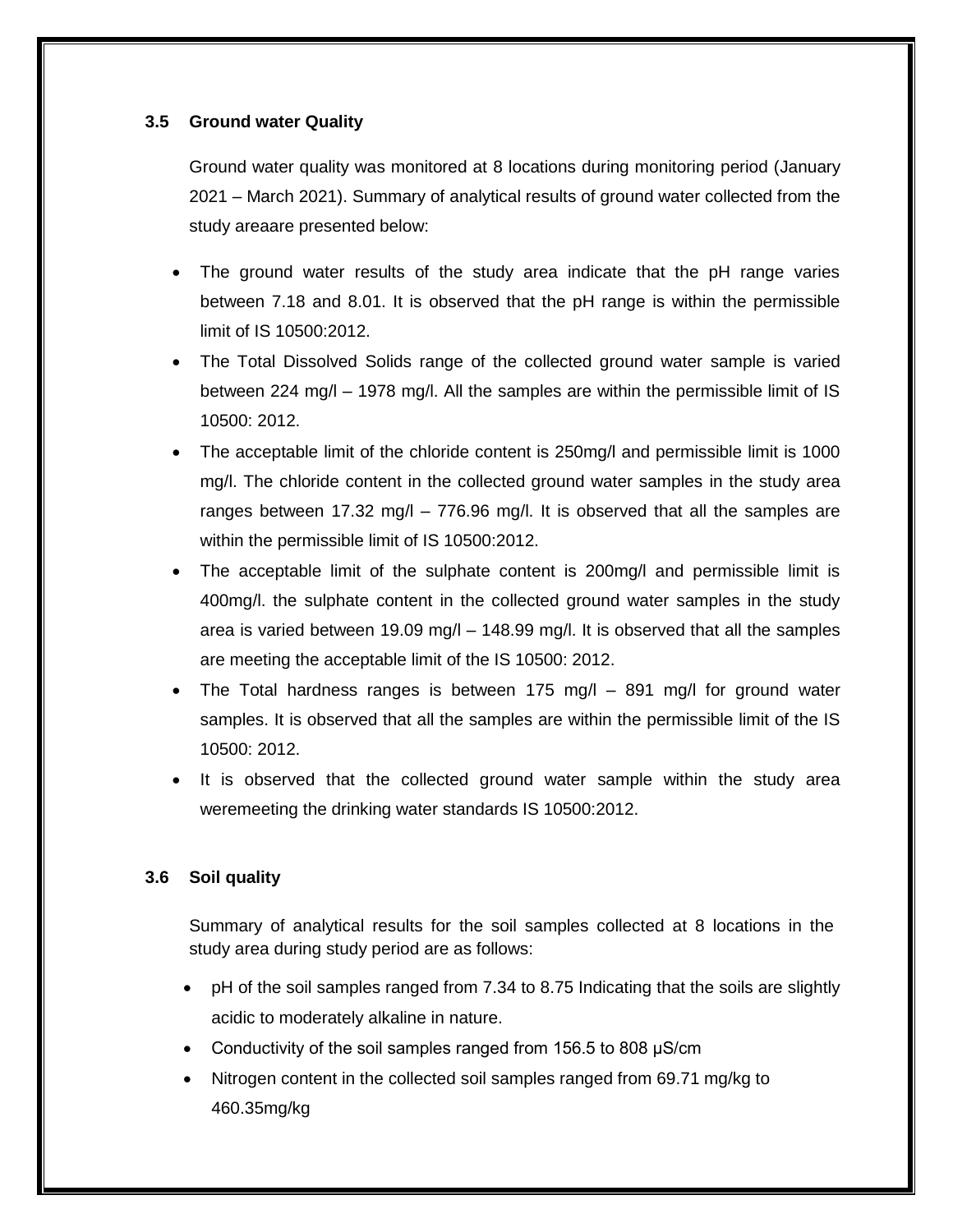- Phosphorous content ranged from 2.46 mg/kg to 13.57mg/kg.
- Potassium content ranges from 78.25 mg/kg to 404.0 mg/kg.

#### **3.7 Ecology**

The field investigation and satellite imagery data show, that the study area is a mixture of agricultural, wasteland and get irrigated by the tanks and tube wells. The Evergreen is observed within the study area. The experimental finding of the pre monsoon season shows the dominance of Scrubs like Annona squamosa followed by Acacia leucopholea trees, Pterocarpus marsupium, are found within the study area.

Domestic – The domestic animals are mainly mammals like cow, goat, cat, dog etc are found common in the study area. Wild animals are seen in Ranebennur Blackbuck Sanctuary with native and non native species. Other than these, some reptiles and amphibians can also be seen with a number of bird species.

#### **3.8 Socioeconomic environment**

Social indicators of the Davangere district are given in **Table 4** below.

| S.No           | <b>Social Indicators</b>                   | <b>Davanagere District</b> |
|----------------|--------------------------------------------|----------------------------|
|                | Decadal variation %                        | 8.63                       |
| $\overline{2}$ | Urban population %                         | 32.33                      |
| 3              | Sex ratio                                  | 972                        |
| 4              | 0-6 age group %                            | 11.19                      |
| 5              | Population density (Persons per square Km) | 328                        |
| 6              | Scheduled caste population %               | 20.18                      |
| 7              | Scheduled tribe population %               | 11.98                      |
| 8              | Literacy rate %                            | 75.74                      |
| 9              | Work Participation rate %                  | 44.99                      |
| 10             | Main Workers %                             | 80.56                      |
| 11             | Marginal Workers %                         | 19.44                      |
| 12             | Cultivators %                              | 32.20                      |
| 13             | Agricultural labourers %                   | 46.01                      |
| 14             | Workers in household industries %          | 2.17                       |
| 15             | Other workers %                            | 19.62                      |

**Table 4Social Indicators of Davangere District**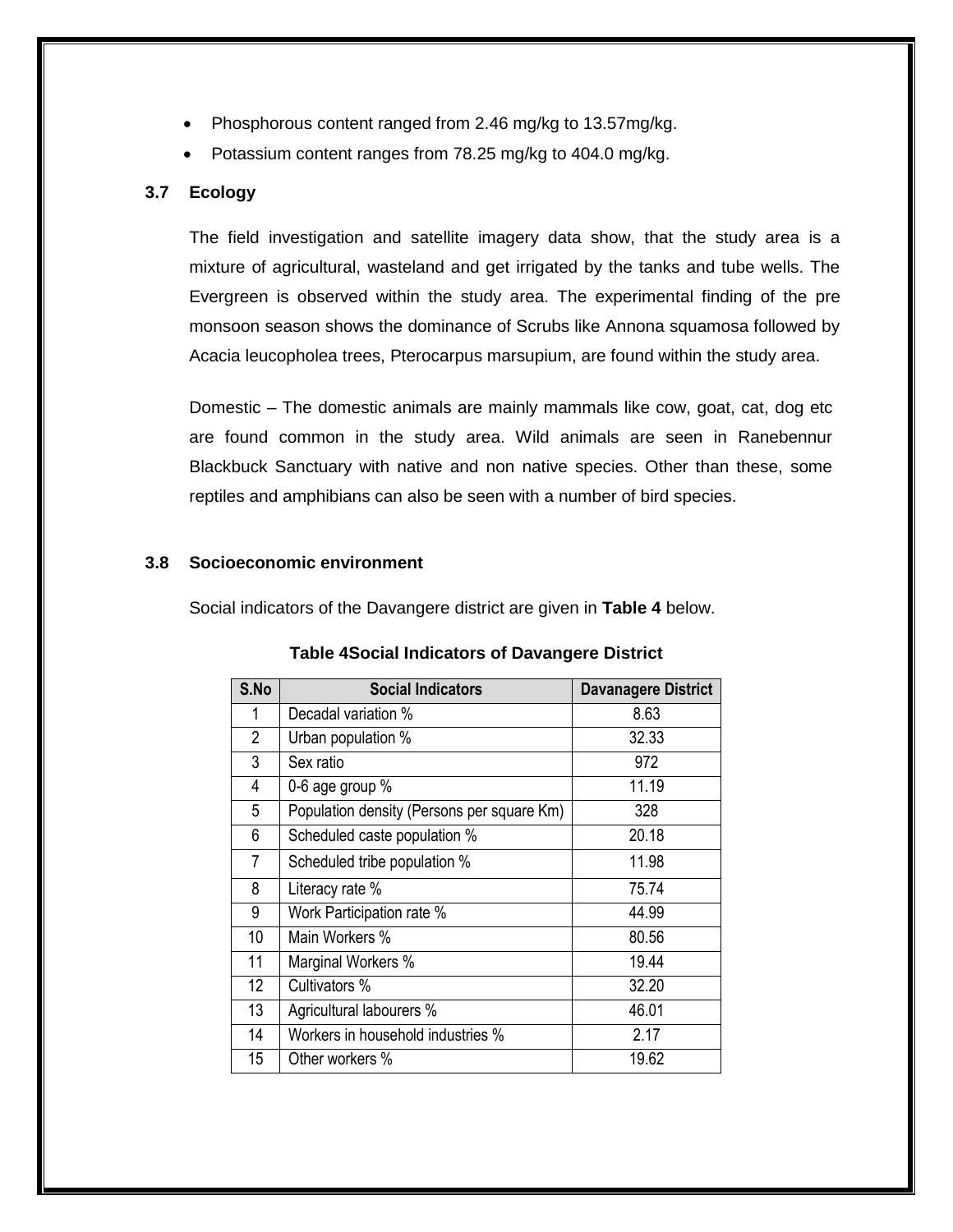#### **4. Impact on Air environment due to proposed industries**

Air quality modelling was done using AERMOD software to identify the ground level concentration due to operation of proposed industries. The details on the type of fuel proposed, emissions are taken into consideration for estimation of ground level concentrations (GLCs). Based on the modelling done, the total ground level concentrations are given in **Table -5**.

#### **Table 5Total concentration from proposed stacks (controlled emissions)**

| <b>Pollutant</b>       | Max. Base<br>line Conc.<br>$(\mu g/m^3)$ | <b>Estimated Incremental</b><br>Conc. $(\mu g/m^3)$ | <b>Total Conc.</b><br>$(\mu g/m^3)$ | <b>NAAQ</b> standard<br>$(\mu g/m^3)$ | % increase |
|------------------------|------------------------------------------|-----------------------------------------------------|-------------------------------------|---------------------------------------|------------|
| <b>PM10</b>            | 65.65                                    |                                                     | 72.65                               | 100                                   | 10.6       |
| SO <sub>2</sub>        | 16.97                                    | 51                                                  | 67.97                               | 80                                    | 300.5      |
| NO <sub>x</sub>        | 30.13                                    | 24                                                  | 54.13                               | 80                                    | 79.7       |
| CO (1 hour<br>average) | < 0.05                                   |                                                     |                                     | 4000                                  |            |

From the above table, it is evident that due to the emissions from the proposed project, the total Concentrations for PM,  $SO_2$  and  $NO_x\&$  CO are well within the NAAQ Standards.

For Modelling purpose, Anthracite Coal was used as fuel for both boilers and Furnaces to identify the worst case scenario.

It is recommended to use Natural Gas/ Bio briquettes as fuel for boilers and propose electric furnaces to further reduce the  $SO<sub>2</sub>$  and  $NO<sub>x</sub>$  emissions from the project.

#### **5. Alternate site consideration**

No Alternative sites were examined for the project. The area has been already finalized by KIADB and land has been acquired for the project. The site selected has good road and railway connectivity which is the prime added advantage for the business & socioeconomic development and improvement for the district.

#### **6. Environmental Monitoring Programme**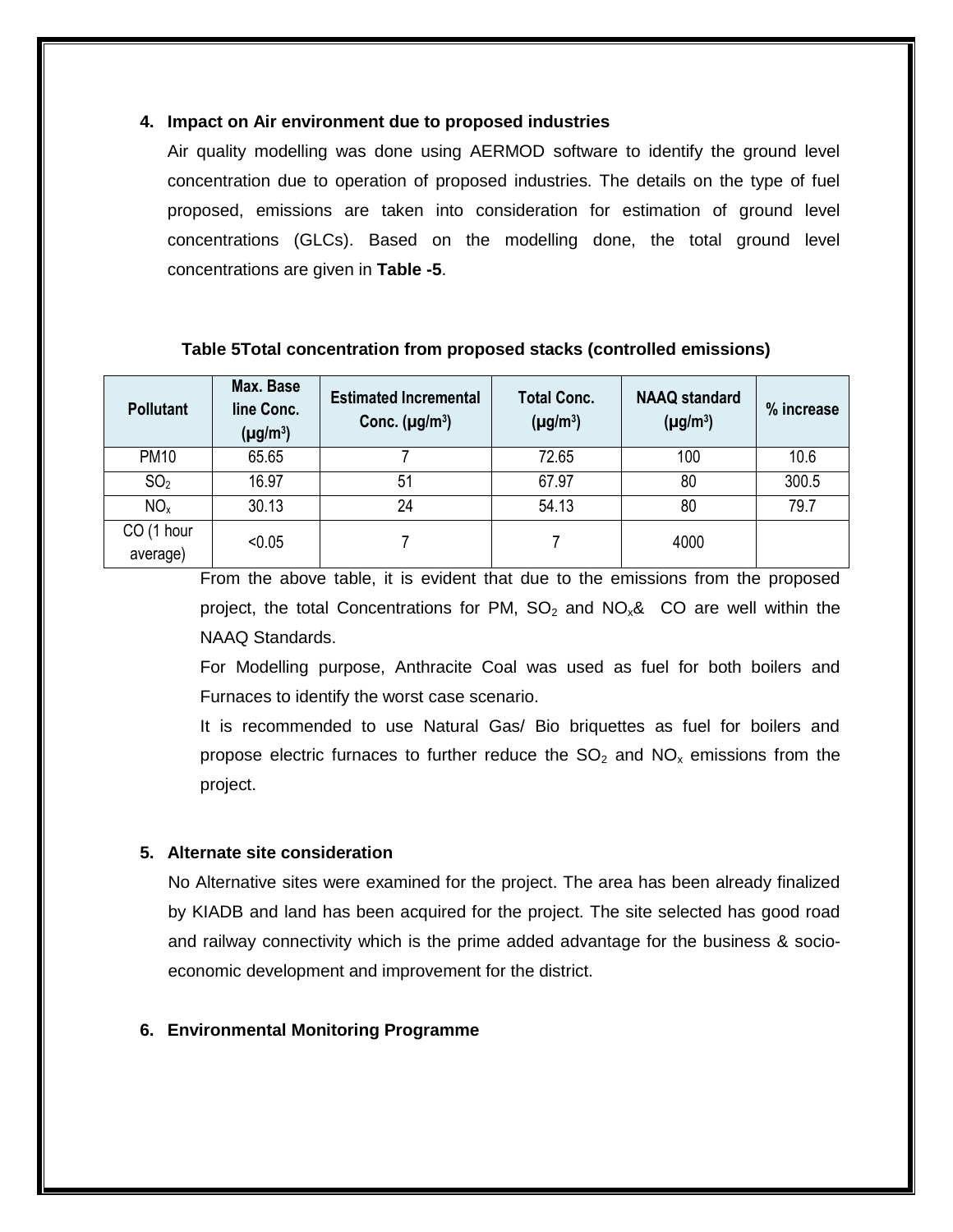A monitoring schedule with respect to Ambient Air Quality, Water Quality, Soil and Noise as per CPCB/MoEF&CC will be adopted during construction phase and after establishment of the project. Budget for environmental monitoring is allocated.

### **7. Rehabilitation and Resettlement**

The project site is free from habitation. The landrequired for the proposed project has been acquired by KIADB. Hence, there is no Rehabilitation and Resettlement for this project.

### **8. Environmental Management Plan**

### **8.1 Air Environment**

- Individual industries will be mandated to have Air Pollution control measuresas per CPCB /KSPCB guidelines.
- Industries proposing boilers will be mandated to provide cyclone separator followed by bag filter followed by proper stack height as air pollution control measures.
- Industries proposing furnaces will be mandated to provide Spark arrestor and bag filter systems
- Adequate green belt will be developed to mitigate the pollution arising due to proposed project.
- Ambient air Quality monitoring will be carried out on regular basis and if the values are exceeding the NAAQ standards, proper mitigation measures will be mandated for individual industries.

#### **8.2 Water Environment**

- During operation phase, sewage will be treated in CSTP of 300 KLD and effluent will be treated inCETP of 2000 KLD to treat the sewage and effluent respectively.
- Zero Liquid Discharge system will be proposed by KIADB.
- Treated sewage will be used for green belt development and treated effluent will be recycled for green belt, utilities and process within the industrial area.

#### **8.3 Noise Environment**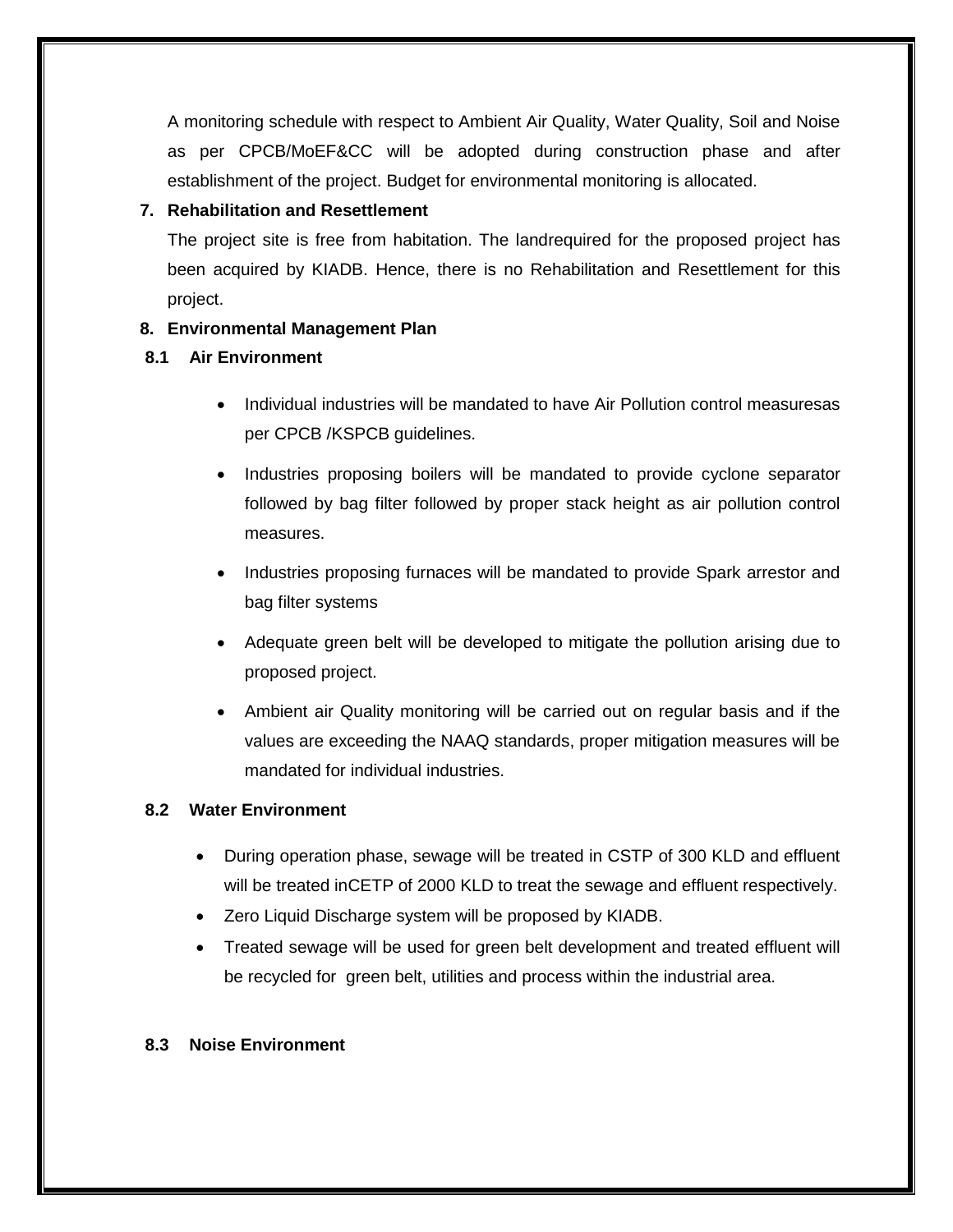- All the noise generating equipments will be designed / operated to ensure that noise level does not exceed 75-70 dB (A) at plant boundary as per the requirement of Central / State Pollution Control Board.
- Noise generating sources will be maintained properly to minimize noise generated by them.
- Wherever feasible, acoustic enclosures will be provided for compressors, DG sets.
- Compliance with noise control norms will be given due importance at the time of purchase of various equipments and it will be mentioned while placing the purchase orders and guarantee for noise standards will be sought from suppliers.
- Green belt will act as a noise barrier.
- Training will be imparted to personnel to generate awareness about effects of noise and importance of using PPEs.

#### **8.4 Land Environment**

- Air emissions will be controlled by appropriate air pollution control Measures by individual industries. Therefore, deposition of air pollutants in and around the premises and surrounding area is negligible.
- Organic solid wastes will becomposted at site and used for green belt development. Inorganic solid wastes will be sold to recycling facilities as per the authorization from KSPCB and there is no internal disposal facility availability within the site. All the hazardous wastes generated from the project will be properly stored and disposed as per the Hazardous and Other Wastes (Management and Transboundary Movement) Rules 2016.Hence there may not be any impact to the land environment.
- Zero Liquid Discharge (ZLD) system is proposed. Hence the treated effluent and treated sewage will be reused, which will minimise the impact on the land environment.

#### **8.5 Ecology**

Ranebennur Blackbuck Sanctuary ESZ is located at a distance of ≈3.6 km (W) of project site and Ranebennur Blackbuck Sanctuary Core is located at a distanceof ≈ about 4.67 km (W) of site.

Following measures are proposed for the project to preserve ecology of the region.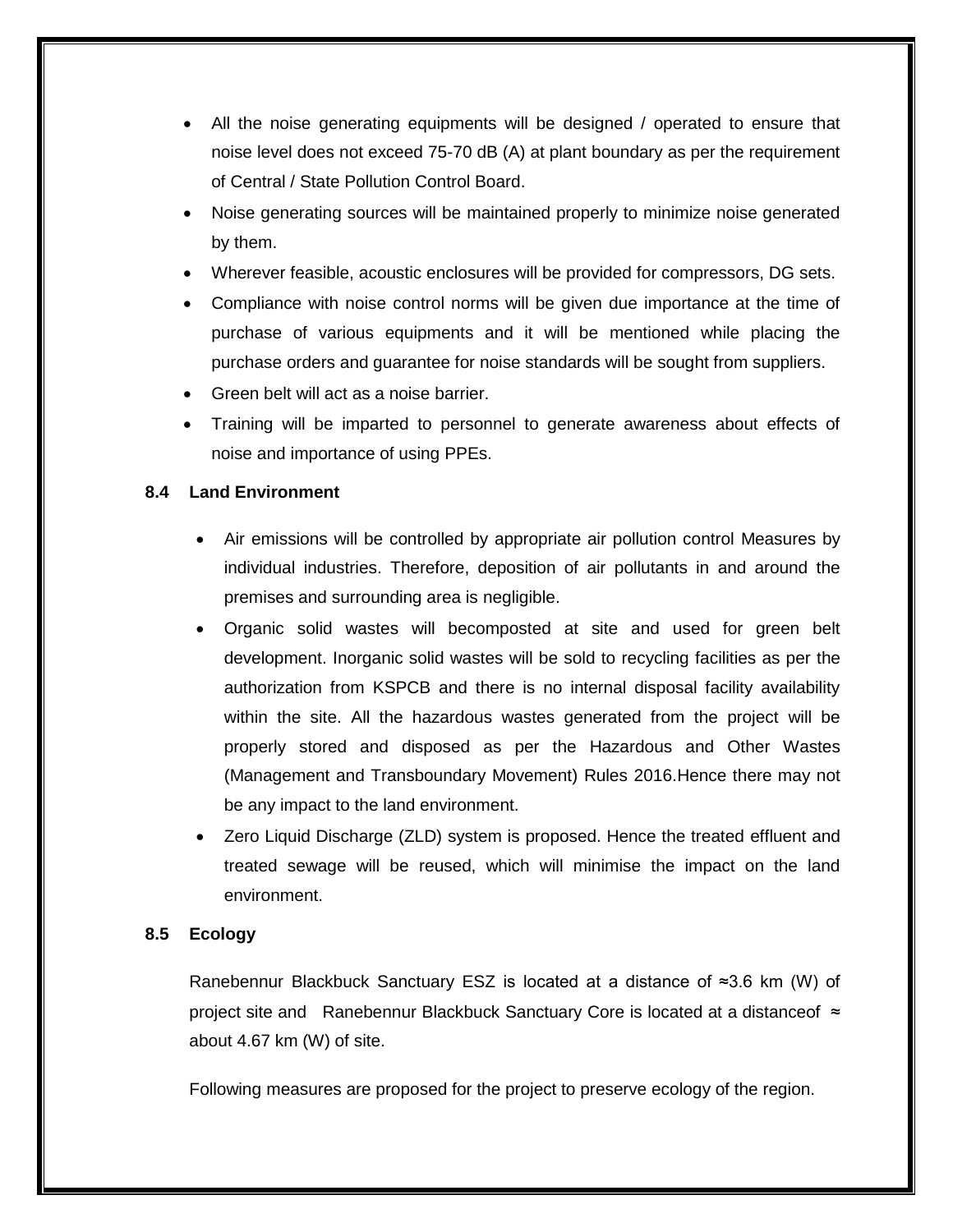- Water environment The water will be sourced from Tungabadhra river through pipe lines. There is no extraction of ground water and the local community will not be affected.
- Effluent will be treated in CETP. Treated effluent will be utilized for process and utility. Zero liquid discharge (ZLD) will be implemented.
- Sewage will be treated in CSTP. The treated sewage will be used for Green belt development in KIADB and proposed industrial area
- Storm water will be managed and controlled within the premises and utilized for rain water harvesting. The excess flow will be diverted to nearest lake / pond.
- Air Pollution: Individual industries will be mandated to provide Air Pollution control measures for dispersion of flue gases
- Solid and Hazardous waste: Individual industries will segregate their solid waste. Organic waste will be composted in common municipal waste processing area and converted into manure. Inorganic waste will be disposed to KSPCB authorized recyclers. Hazardous waste will be disposed to KSPCB authorized TSDF/recyclers as applicable by individual industries.
- Noise: 33% green belt is proposed for the Industrial Area. Individual industries will provide acoustic enclosures for their D.G.sets.
- Environmental Monitoring: KIADB will be conducting periodical monitoring of AAQ, noise, water, soil and traffic, to ensure the parameters are within the prescribed limits.

In light of the above there will be marginal impact to Ranebennur Blackbuck Sanctuary due to the proposed Industrial Area.

Application has been submitted to NBWL for NOC.

#### **8.6 Green belt development**

The total land area is 149.33 Ha (369 Acres). The Greenbelt area proposed is 49.28 Ha (33 % of total land area). To achieve 33% of green belt, KIADB is proposing 11.89 Ha (10.11 % of land area) and individual industries will bemandated to provide 37.39 Ha (25 % of land area) of green belt area.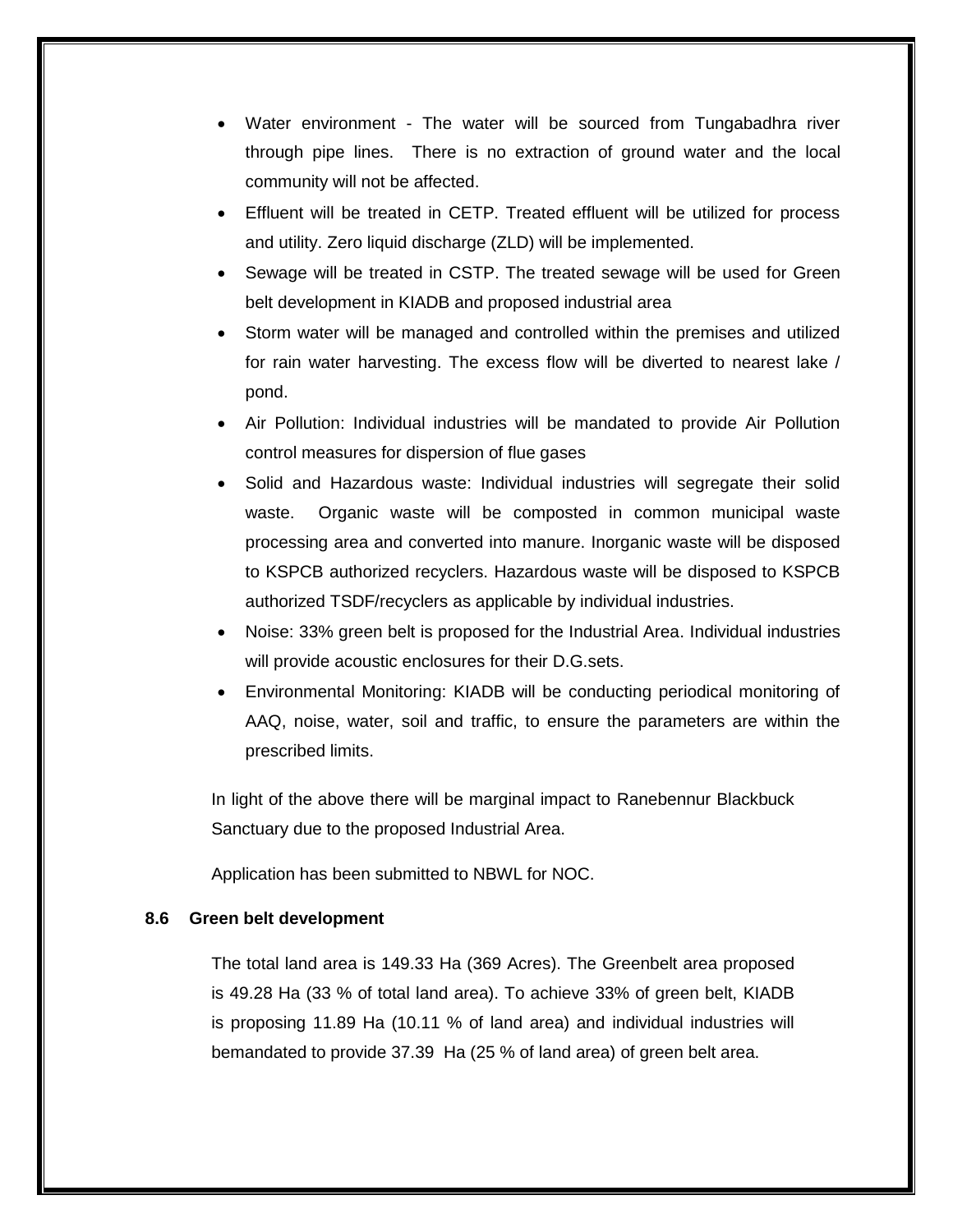A capital cost of INR 12 Lakhs shall be earmarked for greenbelt development and INR of 3.0 Lakhs/annum will be allotted for recurring expenses towards green belt development and maintenance.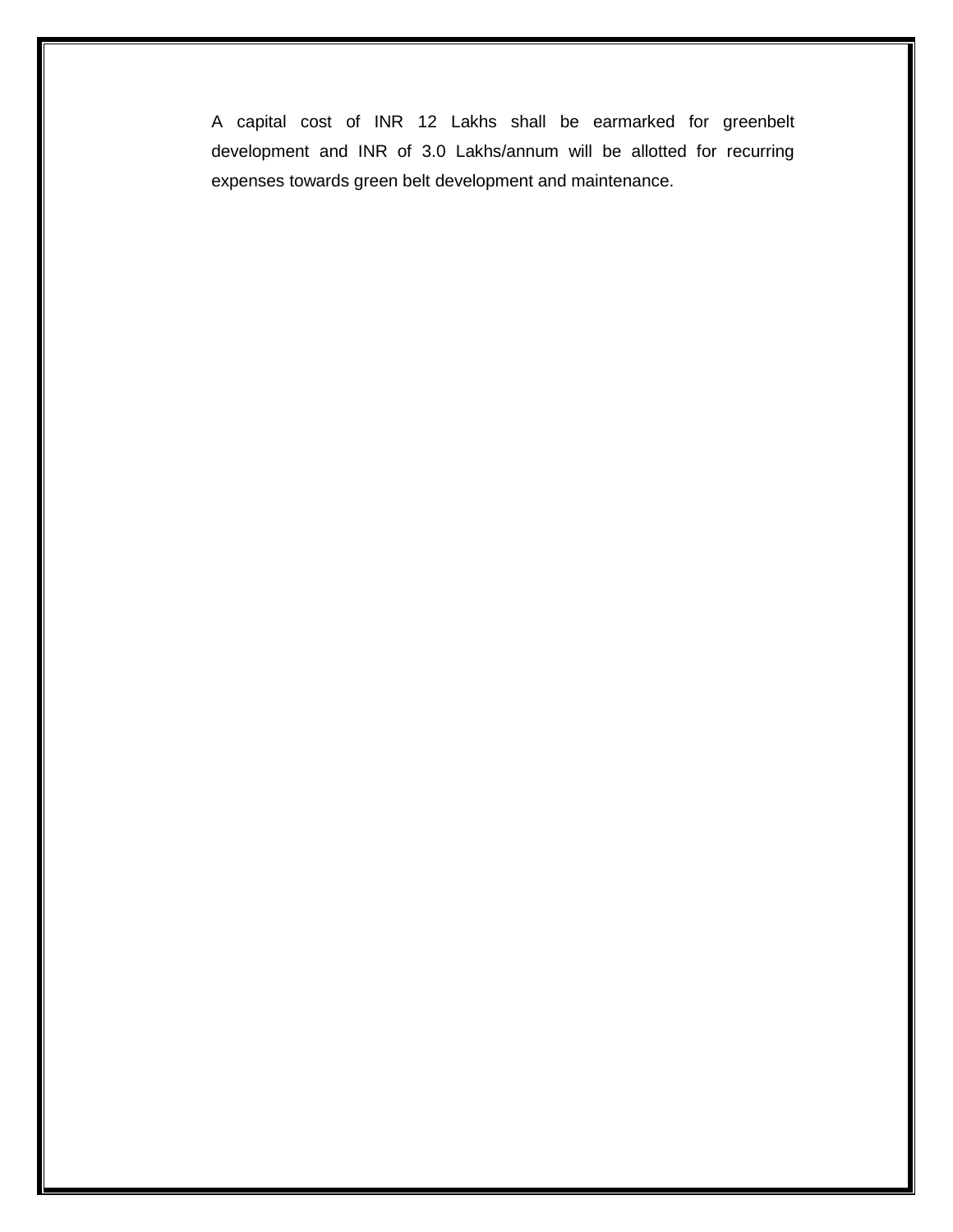# **8.7 Budgetary provisions for EMP**

| SI.No. | <b>Activity</b>                                   | Capital cost | <b>Recurring</b> |
|--------|---------------------------------------------------|--------------|------------------|
|        |                                                   | (Lakhs)      | Cost (Lakhs)     |
|        | <b>CSTP</b>                                       | 80           | 20               |
| 2      | <b>CETP</b>                                       | 450          | 50               |
| 3      | Water supply system, conveyance for water supply, | 250          | 25               |
|        | sewage and effluent                               |              |                  |
| 4      | Strom water drains                                | 50           | 5                |
| 5      | Rain water harvesting pits                        | 50           | 0.75             |
| 5      | Greenbelt development                             | 8            | 2                |
| 6      | Municipal Solid Waste management                  | 20           | 5                |
|        | Occupation health Centre                          | 10           | 15               |
| 8      | <b>Environmental Monitoring</b>                   | $\mathbf{0}$ | 3.5              |
|        | Total                                             | 918          | 126.25           |

# **8.8 Proposed CER activities**

Around INR 106.4 Lakhs will be spending for the CER Activity. The activity proposed is only tentative. Based on the issues raised during Public Hearing the activities will be finalised.

# CER Activities proposed

| S.          |                                                       |                                       | Project                                                                          |                  | <b>Amount in Lakhs</b> |               |               |               |  |
|-------------|-------------------------------------------------------|---------------------------------------|----------------------------------------------------------------------------------|------------------|------------------------|---------------|---------------|---------------|--|
| <b>No</b>   | <b>Details</b>                                        | <b>Locations</b>                      | <b>Description</b>                                                               | $2021 -$<br>2022 | $2022 -$<br>2023       | 2023-<br>2024 | 2024-<br>2025 | 2025-<br>2026 |  |
|             | Setting up<br>Infrastructure<br>in Nearby<br>Schools  | Sarathi<br>&Kurubarahalli<br>Villages | Providing<br>furniture,<br>computers,<br>electricity facility<br>to Govt schools | 8                | 8                      | 8             | 8             | 8             |  |
| $2^{\circ}$ | Sanitation &<br>public health<br>in nearby<br>Schools | Sarathi<br>&Kurubarahalli<br>Villages | Provide toilet<br>facilities, dust<br>bins to nearby<br>Govt. schools            | 9                | 9                      | 9             | 9             | 9             |  |